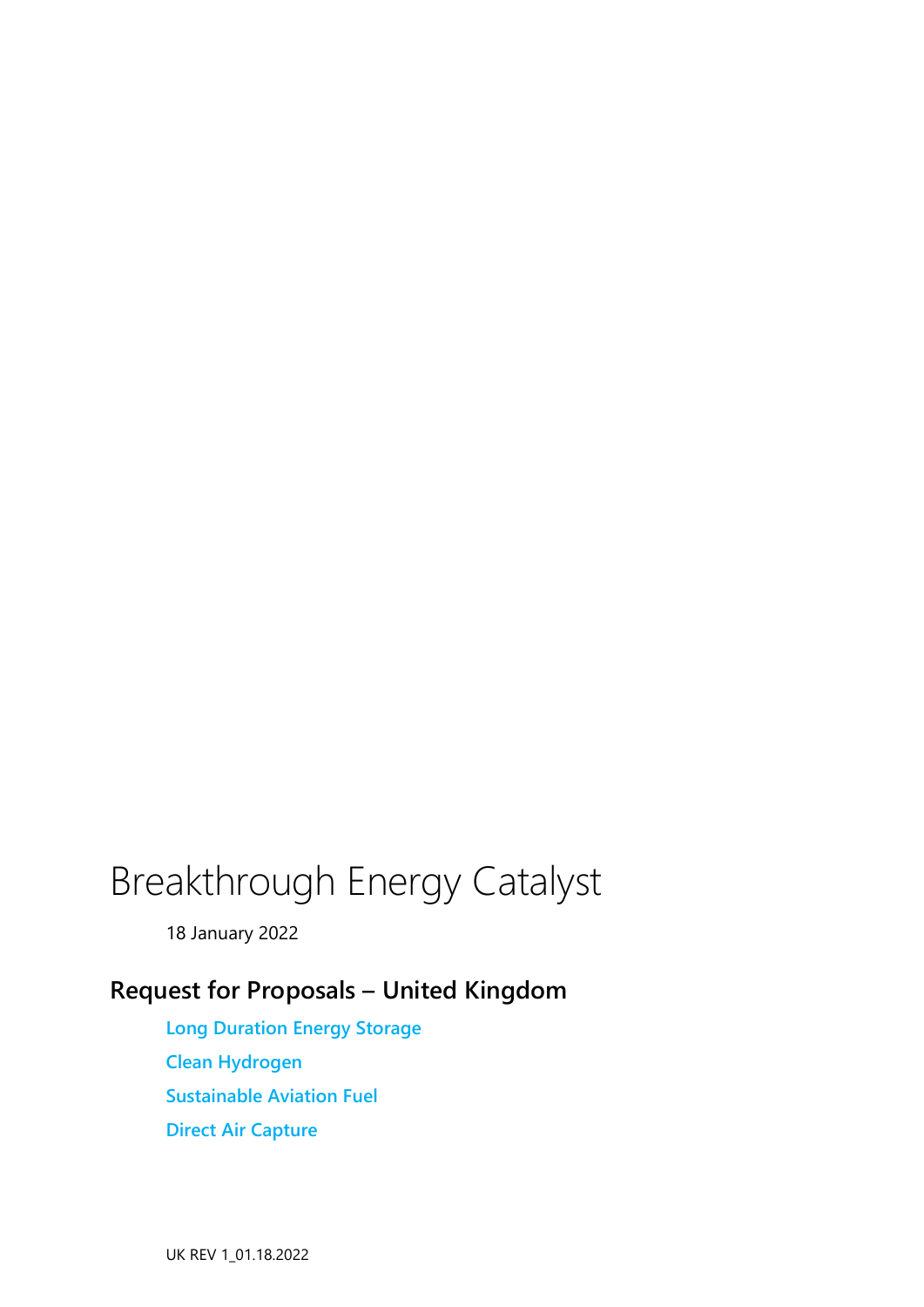

## Table of contents

| 1 |     |                                          |                            |                |  |  |  |  |  |
|---|-----|------------------------------------------|----------------------------|----------------|--|--|--|--|--|
|   | 1.1 | Definitions                              |                            | $\overline{2}$ |  |  |  |  |  |
| 2 |     |                                          |                            |                |  |  |  |  |  |
|   | 2.1 | Who is Breakthrough Energy Catalyst?     |                            |                |  |  |  |  |  |
|   | 2.2 | Our UK Partnership                       |                            |                |  |  |  |  |  |
|   | 2.3 | <b>Our Mission</b>                       |                            |                |  |  |  |  |  |
|   | 2.4 |                                          | Our Strategy               |                |  |  |  |  |  |
|   | 2.5 | Our Impact Measurement Framework         |                            |                |  |  |  |  |  |
| 3 | . 6 |                                          |                            |                |  |  |  |  |  |
|   | 3.1 | General                                  |                            |                |  |  |  |  |  |
|   | 3.2 | Eligible RFP Respondents                 |                            |                |  |  |  |  |  |
|   | 3.3 | Eligible Projects                        |                            |                |  |  |  |  |  |
|   |     | 3.3.1                                    |                            |                |  |  |  |  |  |
|   | 3,4 | <b>Eligibility Criteria</b>              |                            |                |  |  |  |  |  |
|   | 3.5 | Number of Submittals Eligible for Review |                            |                |  |  |  |  |  |
|   | 3.6 | Authority to Submit Proposal             |                            |                |  |  |  |  |  |
| 4 |     | .10                                      |                            |                |  |  |  |  |  |
|   | 4.1 | Process Overview                         |                            |                |  |  |  |  |  |
|   | 4.2 | Required Information and Materials       |                            |                |  |  |  |  |  |
|   | 4.3 | Submission and Evaluation Process<br>11  |                            |                |  |  |  |  |  |
| 5 |     |                                          |                            |                |  |  |  |  |  |
|   | 5.1 | <b>Evaluation Procedure</b>              |                            |                |  |  |  |  |  |
|   | 5.2 |                                          | <b>Evaluation Criteria</b> | 13             |  |  |  |  |  |
|   |     | 5.2.1                                    |                            |                |  |  |  |  |  |
|   |     | 5.2.2                                    |                            |                |  |  |  |  |  |
|   |     | 5.2.3                                    |                            |                |  |  |  |  |  |
|   |     | 5.2.4                                    |                            |                |  |  |  |  |  |
|   |     | 5.2.5                                    |                            |                |  |  |  |  |  |
|   | 5.3 |                                          | Code of Conduct Compliance | 15             |  |  |  |  |  |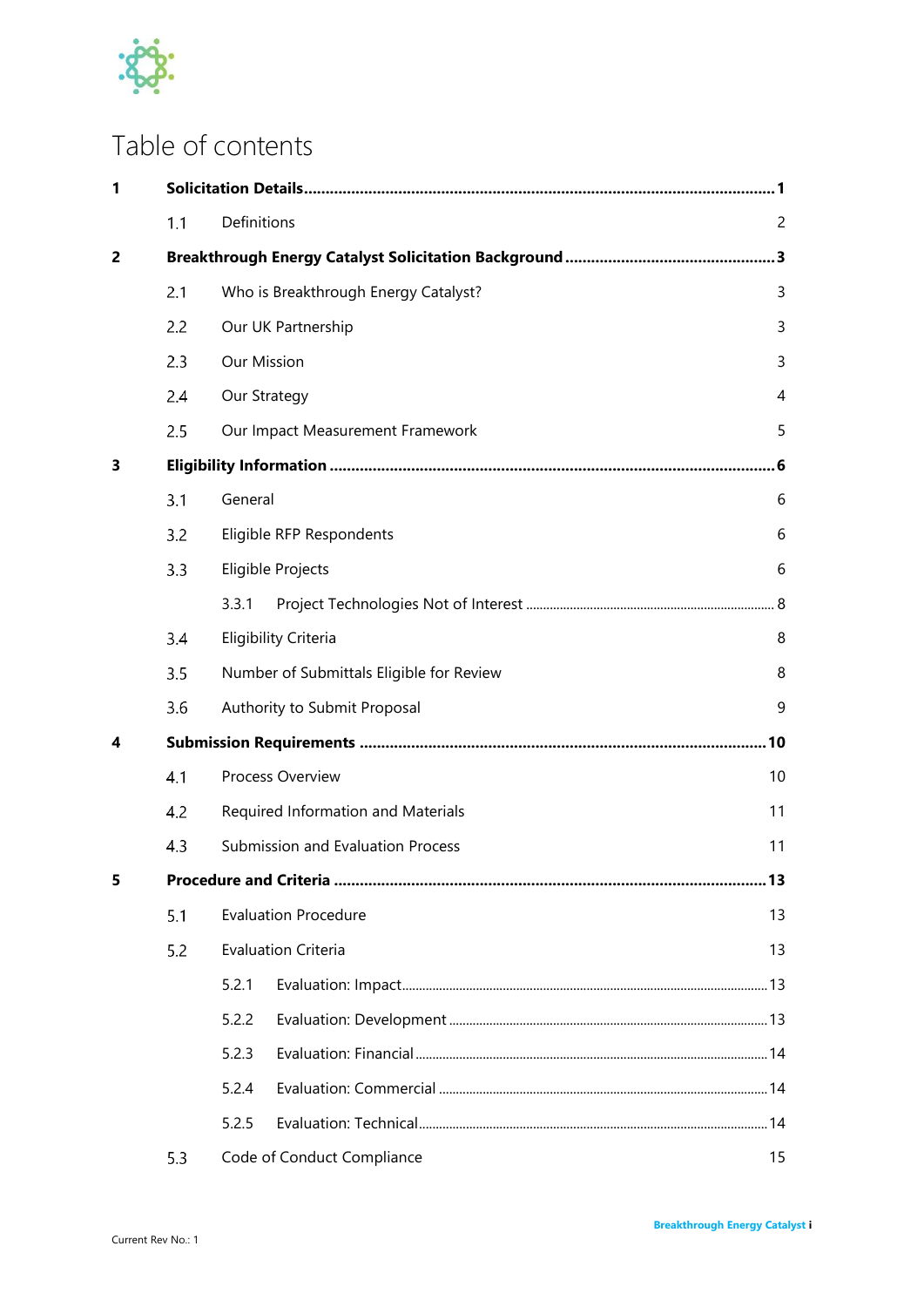

| 6 |     |                               |    |  |  |  |
|---|-----|-------------------------------|----|--|--|--|
|   | 6.1 | Submission Schedule           | 16 |  |  |  |
|   | 6.2 | <b>Electronic Submissions</b> | 16 |  |  |  |
|   | 6.3 | Formatting Instructions       | 16 |  |  |  |
|   | 6.4 | Multiple Submissions          | 17 |  |  |  |

## Appendices

## **Attachment A PART I SUBMISSION**

- A.1 [Submission Information \(Excel Template\)](#page-22-0)
- A.2 [Technical Volume \(Volume I\)](#page-23-0)
- A.3 [Organisation Volume \(Volume II\)](#page-26-0)
- A.4 [Financial Volume \(Volume III\)](#page-26-1)
- A.5 [Financial model \(Volume IV\)](#page-27-0)

## **Attachment B [PART II SUBMISSION](#page-28-0)**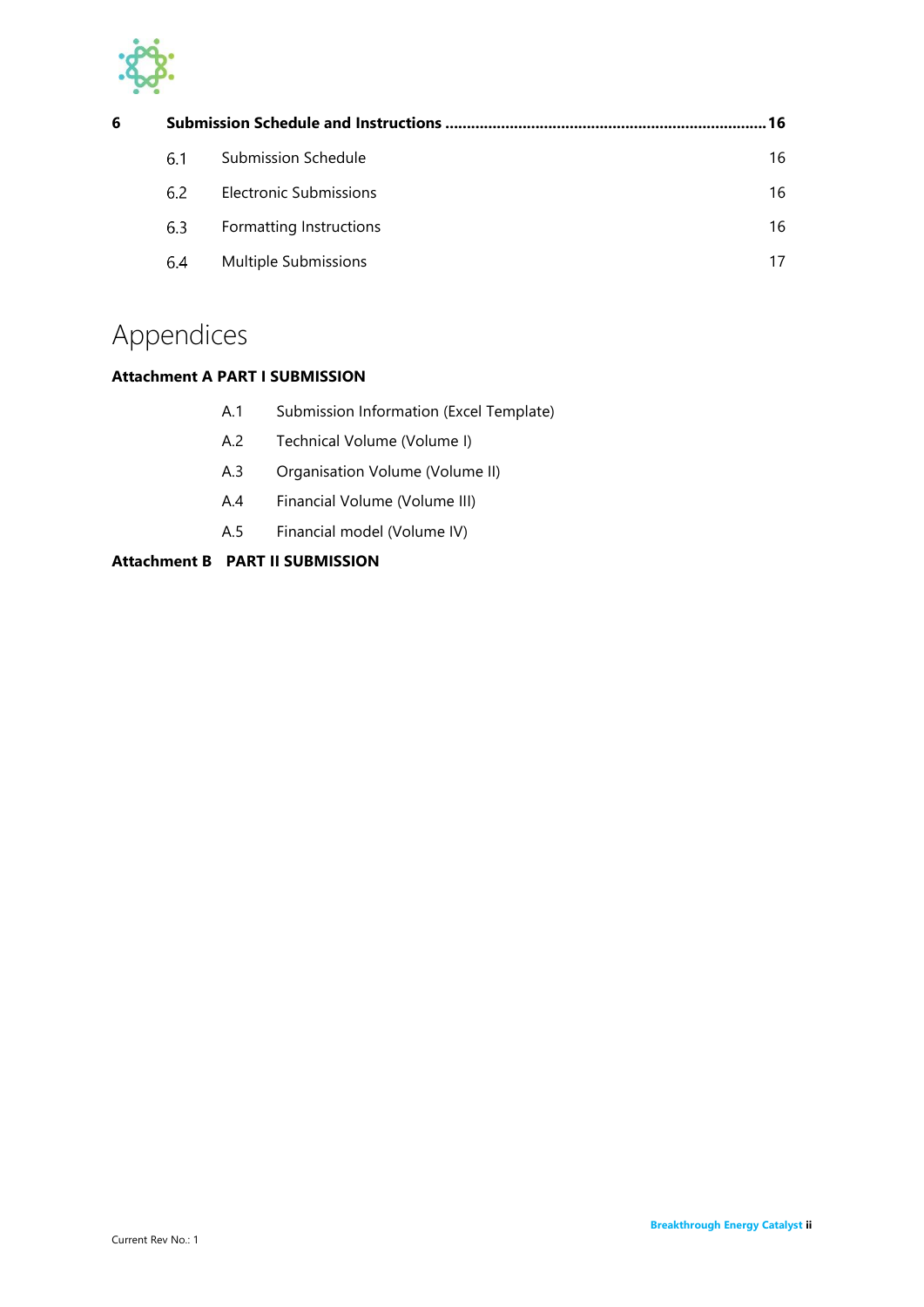

## <span id="page-3-0"></span>**Solicitation Details**

**Issue Date:** 18 January 2022

**Expected Financial Awards:** Breakthrough Energy Catalyst (BEC) plans to use RFP responses to select and award blended financing solutions to a limited number of qualifying high-impact projects in the United Kingdom that demonstrate (1) a commercially viable project that can provide significant reduction of carbon and/or greenhouse gases in one of BEC's four target technologies (Clean Hydrogen, Long Duration Energy Storage, Sustainable Aviation Fuel, Direct Air Capture), and (2) a need for catalytic capital not currently available through other financing mechanisms.

Through this RFP, BEC is seeking to provide funding (and offtake agreements, where applicable) to innovative Projects within the targeted technologies and may offer the following instruments to selected Respondents (either through one instrument or multiple, as determined by BEC):

- Equity investment minority investment into a project that will be more risk tolerant and at a lower investment rate of return than traditional equity investors (BEC's preferred investment tool)
- Grant funding non-dilutive funds that do not require repayment to BEC
- Offtake agreement agreements that will be negotiated between BEC partners directly with Project developers for the purchase of project output

While there is no fixed minimum or maximum amount of total financial award under this RFP, BEC expects a typical financial package to be no less than approximately  $£10<sup>1</sup>$ , which may be comprised of any or all of the funding sources described above. BEC expects that grant funding will be deployed more rarely and in smaller quantities than equity funding. BEC seeks to also prioritise Projects that are likely to receive governmental funding from the UK Government in connection with its partnership with the UK as outlined here: Prime Minister Boris Johnson and Bill Gates Launch £400m Partnership [to Boost Green Investment.](https://www.breakthroughenergy.org/articles/uk-catalyst-partnership)

**Process:** This Request for Proposals (RFP) aims to solicit proposals from Respondents to identify and select projects in the United Kingdom for deployment of equity investment, grant funding, and offtake commitments. We seek to fund projects across BEC's target technology sectors: clean hydrogen, sustainable aviation fuels, direct air capture and long duration energy storage (defined further below).

Respondents shall be responsible for all costs incurred in responding to this RFP. BEC will not be responsible for reimbursing or otherwise compensating Respondents for costs they incur in connection with responding to this RFP.

Initial Proposals submitted by 15 April 2022 will be evaluated for the first round of funding by BEC; provided, however, that BEC reserves the right to advance select proposals that present strong proposals for earlier consideration if their submission warrants. BEC's initial evaluation will focus on advanced development project opportunities (near shovel ready) that have near-term funding needs and are targeting start of construction by Q1 2023. The initial evaluation date (15 April 2022) will focus on those highly mature near-term project funding opportunities submitted by such date; however, BEC intends to consider additional projects through an ongoing RFP process that will remain open for as long as BEC has funds to deploy. This UK RFP is currently expected to remain open for submission until 31 December 2027 (RFP Close Date), subject to availability of BEC funds and other

<sup>&</sup>lt;sup>1</sup> This amount refers solely to the expected minimum amount to be funded by BEC and does not reflect amounts from the UK Government.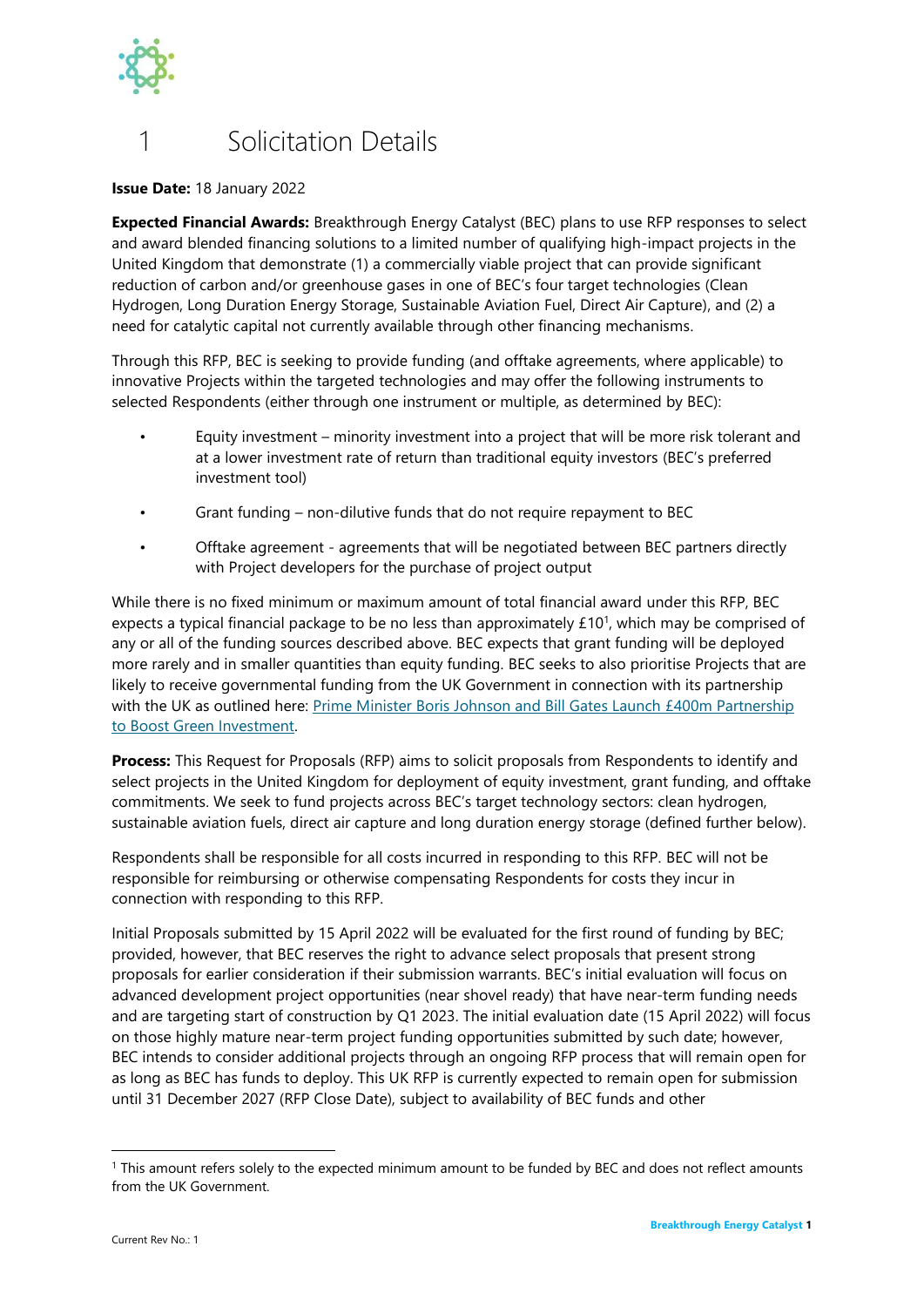

considerations. Proposals submitted after the initial evaluation date of 15 April 2022, will be reviewed on a rolling basis when received (but no less frequently than semi-annually) until 30 days after the RFP Close Date.

**Submission, PART I Due Date:** All Respondents seeking funding in the first half of 2023 must have their responses submitted by 15 April 2022. Submissions will be evaluated on a rolling basis after this date.

**Submission, PART II:** Projects selected from Part I will submit additional information outlined in Attachment B no later than 30 days after BEC's invitation to participate in Part II. BEC may invite Respondents to provide additional information and/or participate in in-person meetings to discuss projects in further detail.

**Questions:** An RFP informational webinar will be held shortly after the issuance of this RFP to address initial questions on 1 February 2022. After the webinar, all questions and clarification requests from prospective Respondents must be submitted to CatalystUKRFP@breakthroughenergy.org and will be answered in a timely fashion by BEC with an expectation that answers will be posted publicly to all prospective bidders.

**Submissions:** All Respondents must complete an [Intent-to-Bid form.](https://forms.office.com/Pages/ResponsePage.aspx?id=VgCUFnQD7kGRilV2MicP6QJ30UCadfxBkM27WXPU6gVUREZITUlQWldaTENJUDU5RzlFVzNOMUhIUC4u) Once the form has been completed, BEC will provide an email with a Unique Respondent ID (URID), a link to the Part I Submission form, and additional details. The URID will be used by the Respondent to support a file naming convention (detailed in Section 6).

#### <span id="page-4-0"></span> $1.1$ **Definitions**

**Days** means calendar days for all purposes in this RFP.

**Front End Loading (FEL)** means the Project's development maturity according to the AACE International guidelines (http://web.aacei.org).

**Project** means an eligible project in this RFP and must be a commercial scale project that is or will become operational within BEC's targeted technologies. Technologies and technology development efforts alone will not be considered. A Project must be proposed as a complete entity or related entities, with a single site located in the United Kingdom, an operational plan, and an expectation of production for sale to the market for the respective technology.

**Respondent** is the company or organisation who submits a response to the RFP.

**Technology Readiness Level (TRL)** means the technology's maturity according to the International Energy Association (IEA)'s Technology Readiness Level (TRL) scale: [\(https://www.iea.org/reports/innovation-gaps\)](https://www.iea.org/reports/innovation-gaps)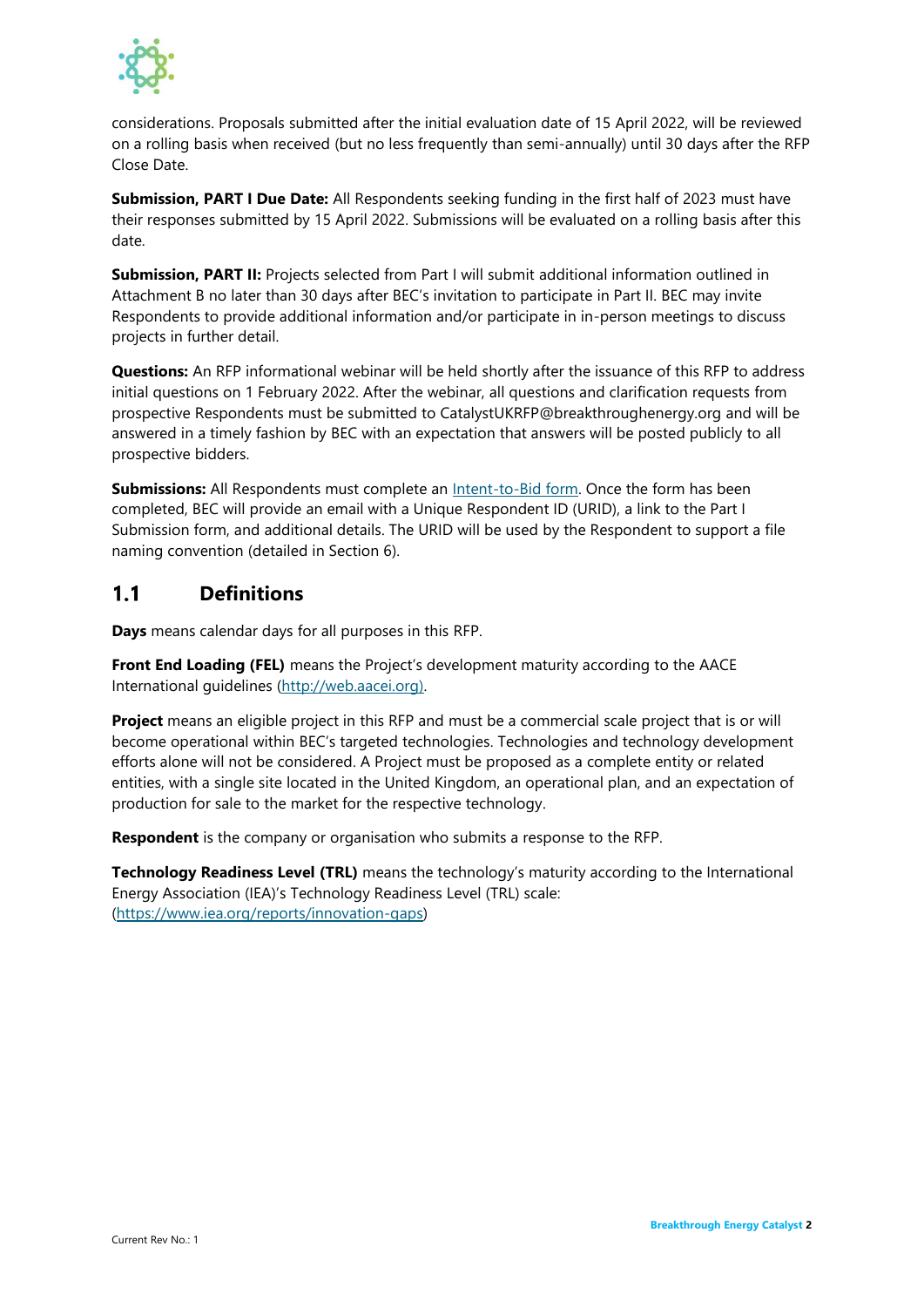

## <span id="page-5-0"></span>2 Breakthrough Energy Catalyst Solicitation Background

#### <span id="page-5-1"></span> $2.1$ **Who is Breakthrough Energy Catalyst?**

## **THE NEXT EVOLUTION OF BREAKTHROUGH ENERGY**

Breakthrough Energy (BE) was established in 2015 when Bill Gates and a coalition of private investors began to focus their collective resources to fight climate change. BE is a network of entities and initiatives, including investment funds, non-profit and philanthropic programs, and policy efforts linked by a common commitment to scale the technologies needed to forge a path to net zero emissions by 2050. BE includes several programs and initiatives, including Breakthrough Energy Fellows, Breakthrough Energy Ventures, and Breakthrough Energy Catalyst.<sup>2</sup> Our approach builds on the proven model of public-private partnerships used to transform health, education, and public welfare around the world.

Breakthrough Energy Catalyst (BEC) is a new program to help bridge funding gaps to launch commercial stage demonstration projects by bringing together stakeholders – developers, buyers, and financiers – to increase the availability and scale of low-carbon technologies. In doing so, BEC seeks to reduce the green premium and displace fossil-based technologies in favour of cost-effective, climatepositive alternatives.

#### <span id="page-5-2"></span> $2.2$ **Our UK Partnership**

## **UNITED KINGDOM: BOOSTING GREEN INVESTMENT**

The partnership between the UK Government and Breakthrough Energy Catalyst (BEC) was first announced in Oct 2021 at the Global Investment Summit. This effort will mobilise up to £400 million between 2022 and 2031 to drive investment into the next generation of emerging climate technologies that will help meet UK's Ten Point Plan for a Green Industrial Revolution and decrease the cost of decarbonisation.

The partnership leverages £200 million of private sector investment in the UK to accelerate the development of the emerging climate technologies needed to achieve net-zero emissions by 2050. The UK Government has committed at least £200m for the development, demonstration, and deployment of emerging climate technology projects in the UK using funding from a range of sources such as the £1 billion Net Zero Innovation Portfolio, Net Zero Hydrogen Fund and Department for Transport funding for Sustainable Aviation Fuel. BEC will mobilise [partners](https://www.breakthroughenergy.org/articles/catalyst-anchor-partners-announced) to invest in projects and/or purchase the resulting green products to match the £200 million, helping bring these vital technologies to market.

#### <span id="page-5-3"></span> $2.3$ **Our Mission**

## **FUNDING THE NEXT GENERATION OF NET-ZERO TECHNOLOGIES**

The world will never reach net zero emissions unless products that do not emit greenhouse gases can compete with products that do. The IEA estimates that more than half of global emission reductions

<sup>&</sup>lt;sup>2</sup> Breakthrough Energy Ventures is an independent company from Breakthrough Energy Catalyst. Its goal is to invest in climate-based solutions and to generate a financial return on its investments. Breakthrough Energy Catalyst is focused on the adoption of technology at commercial scale by providing catalytic capital to standalone projects (through grants and equity), where the primary purpose of funding is not to generate income.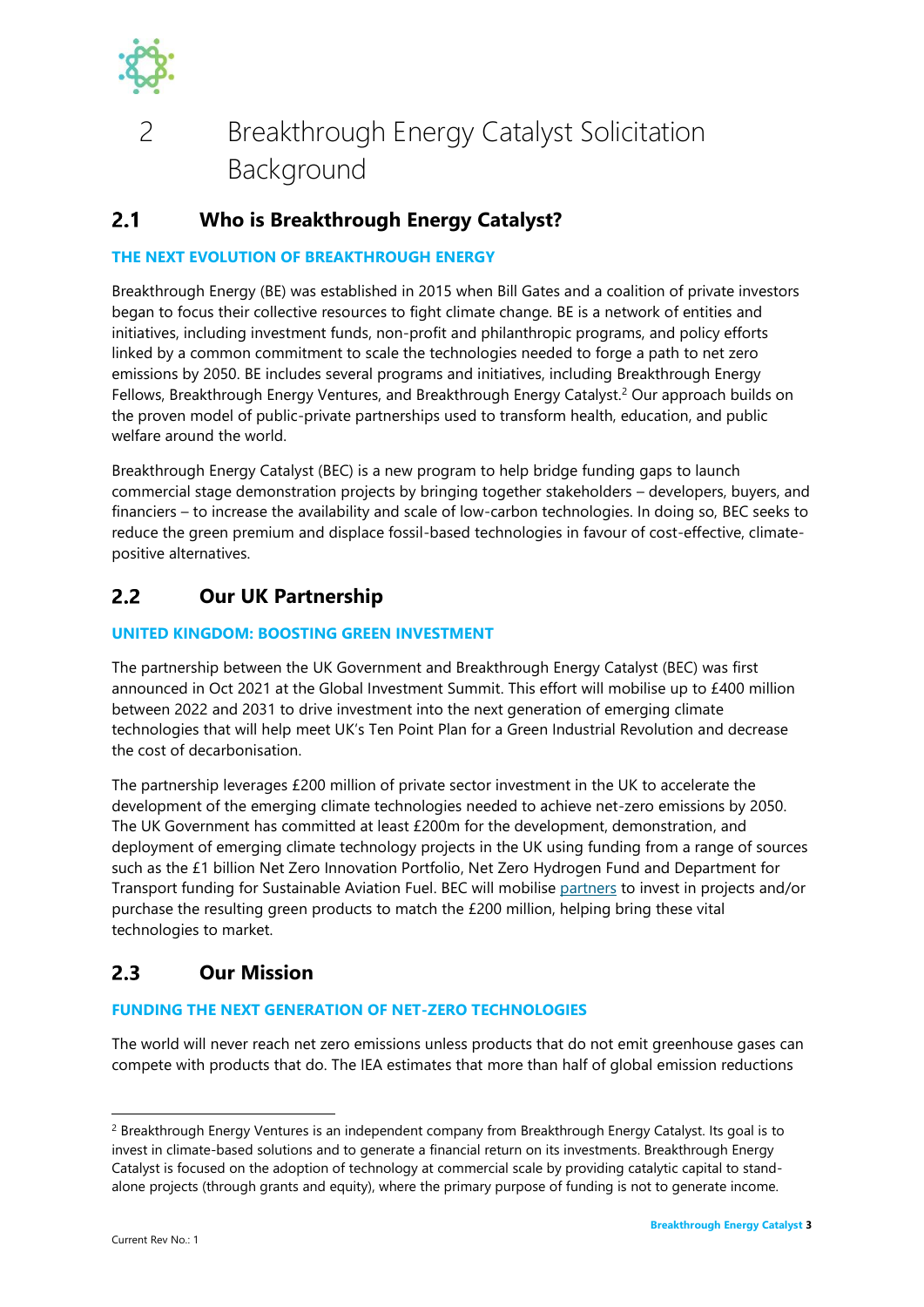

required for decarbonisation will come from new technologies that are currently under development or do not yet exist. Commercialising new low carbon solutions will entail an unprecedented shift in technology, away from today's fossil-based incumbents to those which enable deep decarbonisation, in less than 30 years. The world needs another industrial revolution.

BEC is launching a catalytic model to enable the technology shift required to decarbonise global industry while, at its core, fostering economic growth. The BEC mission is to catalyse funding in commercial scale projects that demonstrate the viability of emerging climate technologies. The program will support technologies at a critical juncture where investment and creative financing structures can significantly reduce the green premium — the difference between the price of a carbon-emitting technology and its clean alternative.

BEC's aim is to support projects which displace fossil-based alternatives and, in doing so, enable market creation. Our financing approach represents a blended capital solution which aims to lower the cost to deploy projects in target sectors while driving deep and measurable greenhouse gas and green premium reductions.

BEC will begin funding select, high-impact projects in 2022 and aims to deploy \$3 billion over six years using a variety of funding vehicles, with a goal of £200 million in the UK pursuant to our partnership with the UK Government. Notably, BEC will align funding with the market and public funding to create an estimated 5-10x multiple on BEC's funding. Our strategic partners include governments, corporations, philanthropists, and individuals.

#### <span id="page-6-0"></span> $2.4$ **Our Strategy**

## **BEC SPEEDS THE DEVELOPMENT, COMMERCIALISATION, AND ROLLOUT OF CLIMATE BREAKTHROUGHS IN TARGETTED TECHNOLOGIES TO GET TO ZERO**

BEC will start by focusing on four critical catalytic-stage technologies: clean hydrogen (Clean H2), sustainable aviation fuel (SAF), direct air capture (DAC) and long duration energy storage (LDES). These technologies have already proven their potential at a smaller scale, but the timeline for their commercial development is still too long. They are presently at a critical juncture where catalytic capital is able to spur economies of scale and innovation, resulting in technology and production cost declines. This funding will drive innovation and achieve fossil-based cost parity faster, resulting in earlier market adoption for BEC's target technologies.

To jumpstart this process, BEC will provide funding to drive down the cost of emerging technologies and drive competitive demand for these green products. In order to do so, BEC seeks to drive down the "green premium" – the differential between the cost of green versus fossil-based technologies. As these technologies mature and become market competitive, BEC intends to expand its focus to include other hard-to-abate sectors, such as low-carbon steel and green cement.

BEC is committed to a true learning environment that shares lessons learned from all projects it funds for the greater objective of moving these sectors forward at speed and at scale toward rapid decarbonisation. This means that BEC expects that projects it funds to have the same commitment to sharing lessons learned broadly, including periodic reporting on the project's business and operations. This information may be shared with BEC and its community of partners and investors, who can be found on the BEC website. In addition, BEC will work with its portfolio of projects to develop information that will be shared broadly with the general public and investment community.<sup>3</sup>

<sup>&</sup>lt;sup>3</sup> BEC will not require any compulsory public sharing of proprietary information or compel licensing of technology to BEC.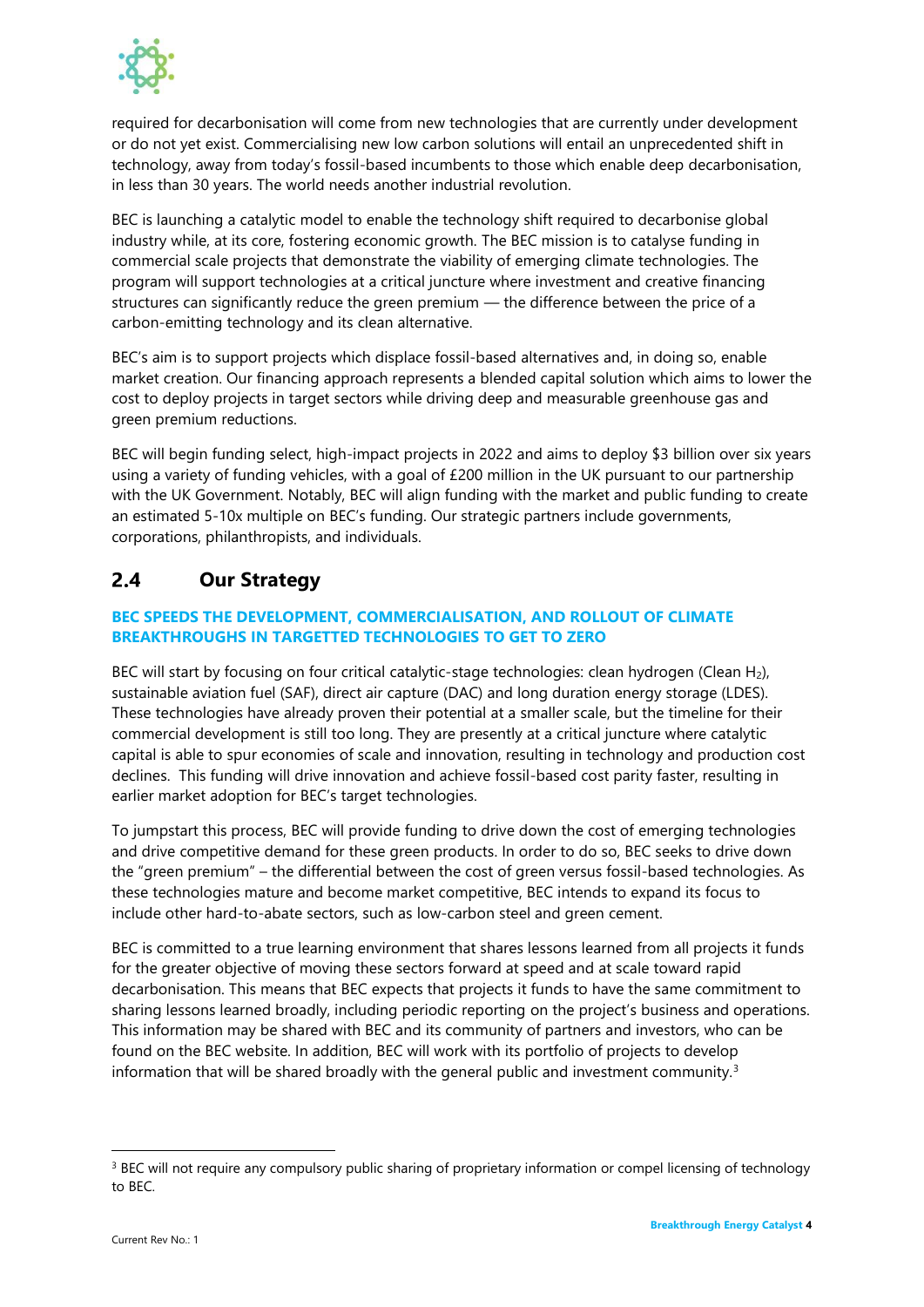

#### <span id="page-7-0"></span> $2.5$ **Our Impact Measurement Framework**

## **RECOGNISING COMPANIES FOR DECREASING THE COST OF NEW TECHNOLOGIES IS CRITICAL**

Many companies already have methods to quantity and report on the work they do to reduce their direct emissions. Some even have started to adopt methods for their indirect emissions, which account for the majority of total emissions. However, there is currently no recognition for companies that are providing catalytic investments to reduce green premiums. In contemplation of this challenge, BEC sought to develop a rigorous methodology that uses analytic tools founded in specific new technology experiences to solve this issue.

As part of this work, BEC is developing the Emerging Climate Technology Framework (ECTF). This tool will help incentivise and recognise the impact of catalytic investment using best practices to quantify and claim the effects of their catalytic funding/investment for emerging technologies. ECTF calculates future green premium declines and emission reductions based on historic experience in new technology spaces. The model is currently being refined and validated with analytics and sustainability thought leaders and expected to launch in 2022.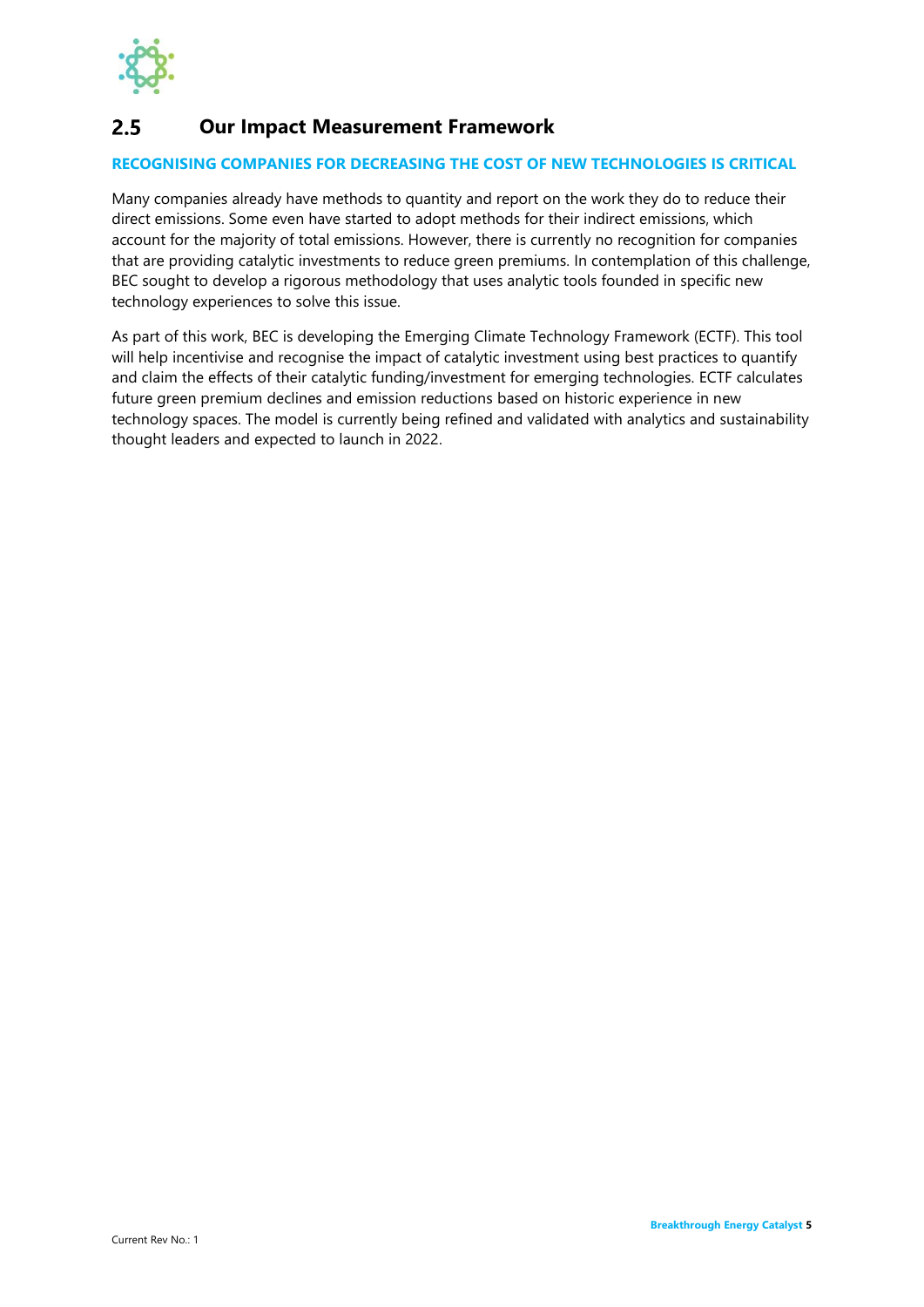

## <span id="page-8-0"></span>3 Eligibility Information

#### <span id="page-8-1"></span> $3.1$ **General**

Respondents must meet the eligibility criteria set forth below. There are five key priorities for BEC when considering Projects as outlined below.

|                                                                                                                                                  | Impact                                                                                                                               |                              | <b>Development</b>                                                                                                                                                                                  |              | <b>Financials</b>                                                                                                                                                                                                      |              | <b>Commercial</b>                                                                                                                                                                                          |                              | <b>Technical</b>                                                                                                                                                                                     |
|--------------------------------------------------------------------------------------------------------------------------------------------------|--------------------------------------------------------------------------------------------------------------------------------------|------------------------------|-----------------------------------------------------------------------------------------------------------------------------------------------------------------------------------------------------|--------------|------------------------------------------------------------------------------------------------------------------------------------------------------------------------------------------------------------------------|--------------|------------------------------------------------------------------------------------------------------------------------------------------------------------------------------------------------------------|------------------------------|------------------------------------------------------------------------------------------------------------------------------------------------------------------------------------------------------|
| $\checkmark$                                                                                                                                     | Impact of BEC's<br>catalytic investments<br>(project and industry)<br>Includes green<br>premiums, catalyzed<br>CO2 reduction, etc. 1 | $\checkmark$<br>$\checkmark$ | <b>Project readiness</b><br>assessment<br>Ability to deliver<br>impact at scale, fast,<br>and with minimized<br>risk<br>Looks at project<br>maturity, timeline<br>consortium, RFP<br>response, etc. | $\checkmark$ | Alignment with BEC's<br>blended finance<br>approach and<br>catalytic nature of<br>fund<br>Ticket size<br>appropriate, right<br>justifications on<br>catalytic support<br>needs, demonstrated<br>last-mile funding need | $\checkmark$ | Includes commercial<br>maturity (off-takes,<br>PPAs, long-lead items<br>and critical equipment<br>supplies, etc.), quality<br>of contracts, etc.<br>Commercial partner-<br>ship alignment (equity<br>play) | $\checkmark$<br>$\checkmark$ | Tech maturity,<br>feasibility of concept,<br>thoroughness of<br>engineering and<br>design process, etc.<br>Considers also<br>aspects like degree of<br>innovation, ability to<br>scale further, etc. |
| Risk management <sup>2</sup> across most dimensions is critical to success; business ethics and integrity will be underpinning all our decisions |                                                                                                                                      |                              |                                                                                                                                                                                                     |              |                                                                                                                                                                                                                        |              |                                                                                                                                                                                                            |                              |                                                                                                                                                                                                      |

1. Social and economic impact (photo, local content, knowledge development, CDP diversification, etc. are very important factors but more for the final expectation and example in the state of the system performed of approp

These priorities should serve as the basis for the Respondent's understanding of eligible projects.

#### <span id="page-8-2"></span> $3.2$ **Eligible RFP Respondents**

### **ENTITIES AND CONSORTIA**

For-profit entities and consortia, educational institutions, and non-profits that are incorporated (or otherwise formed) under the laws of a national or sub-national government are eligible to submit an RFP response.

### **GOVERNMENT ENTITIES**

National, state, provincial, municipal, local, and other sovereign entities are eligible to submit an RFP response.

#### <span id="page-8-3"></span> $3.3$ **Eligible Projects**

BEC is specifically seeking eligible Projects that will have a catalytic effect accelerating the commercial development of future Projects and markets for a given technology. Below are the Project technologies of interest and which technologies or Projects may not qualify for this RFP. *Please reference Section 1.1, Definitions, for the definition of a Project which will be eligible for consideration.*

**Clean Hydrogen (Clean H2) <sup>4</sup>** – the creation of hydrogen using methods that reduce carbon emissions compared to traditional steam methane reforming (especially projects deploying electrolysis using renewable energy):

<sup>4</sup> In order to be eligible for UK BEIS funding, proposals will need to comply with the UK low carbon hydrogen standard, which is under development as of this RFP Issue Date. Details about the 2021 consultation process may be found at the following [link.](https://www.gov.uk/government/consultations/designing-a-uk-low-carbon-hydrogen-standard)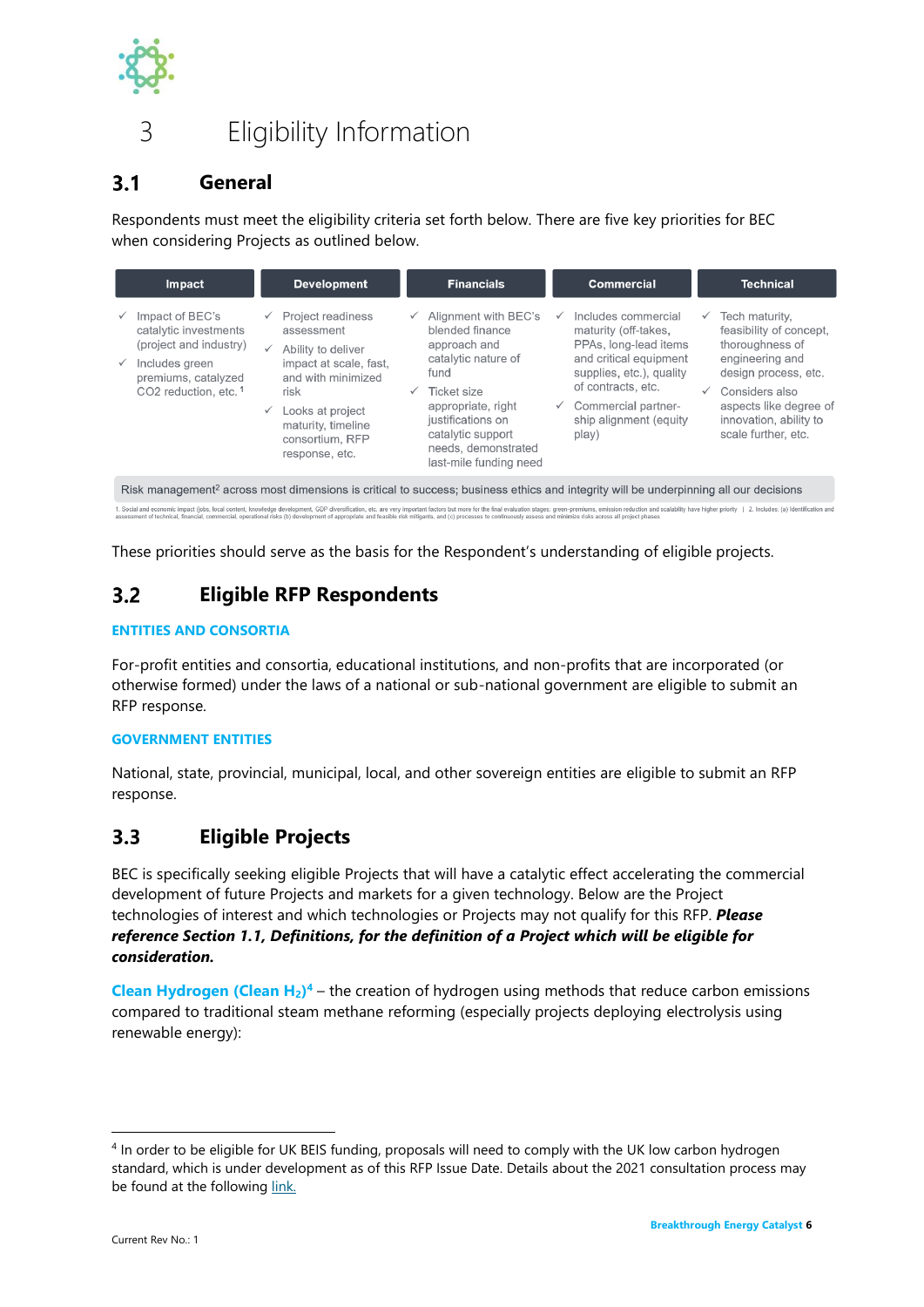

- Includes  $H_2$  from electrolysis with low carbon electricity input/supply usage (with a preference for renewable energy use)
- Will consider other technologies for low carbon hydrogen production other than electrolysis
- Projects may include supporting infrastructure for H2 production facilities (*e.g.,* pipelines/transportation, conversion, utilisation in industries or mobility provided these facilities are essential to and have a direct commercial connection to a project company's operations)

**Sustainable Aviation Fuel (SAF)** – the production of low-carbon or zero-carbon jet fuel (e.g., using sustainable feedstocks, power-to-liquids):

- Includes all ASTM-certified pathways, e.g., HEFA, AtJ, FT/Gasification
- Includes power-to-liquids (e-fuels)
- Includes only pathways and projects using sustainable feedstocks

**Direct Air Capture (DAC)– the process of capturing CO<sub>2</sub> directly from ambient air with the result of** reducing overall CO<sub>2:</sub>

- Includes solid or liquid sorbents and C-Mineralisation
- Excludes planting trees or plants
- Projects may include supporting infrastructure for C-capture facilities (e.g., injection wells, Cutilisation, pipelines/transportation, etc.)

**Long Duration Energy Storage (LDES)** – the storage of energy in a system that can discharge electricity over time for a duration greater than 8 hours, with a focus on storage of renewable energy resources:

- Includes all storage technology pathways that have not yet achieved competitive commercial viability and that meet the time duration requirement for at least 1MW/8MWh. Potential examples could include, without limitation, the following:
	- o Gravitational systems
	- o Compressed or liquid air storage
	- o Modular-pumped hydro
	- o Molten salt or refractory storage, but also other forms of thermal storage
	- o Clean hydrogen storage & re-electrification
	- o Electro-chemical storage (*e.g.,* redox flow, aqueous, metal-air, etc.)
- Allows for hybrid solutions (*e.g.,* Li-Ion + LDES)
- Excludes currently commercially competitive technologies, such as standalone Li-Ion and large-scale pumped hydro
- Prioritises utility-scale systems (i.e., 1MW/8MWh and above)
- May be integrated at Generation, Transmission and/or Distribution level, as well as behind the meter
- May be a collection of storage systems less than 1MW/8MWh each, which in total meet at least 1MW/8MWh and are part of the same operating company being financed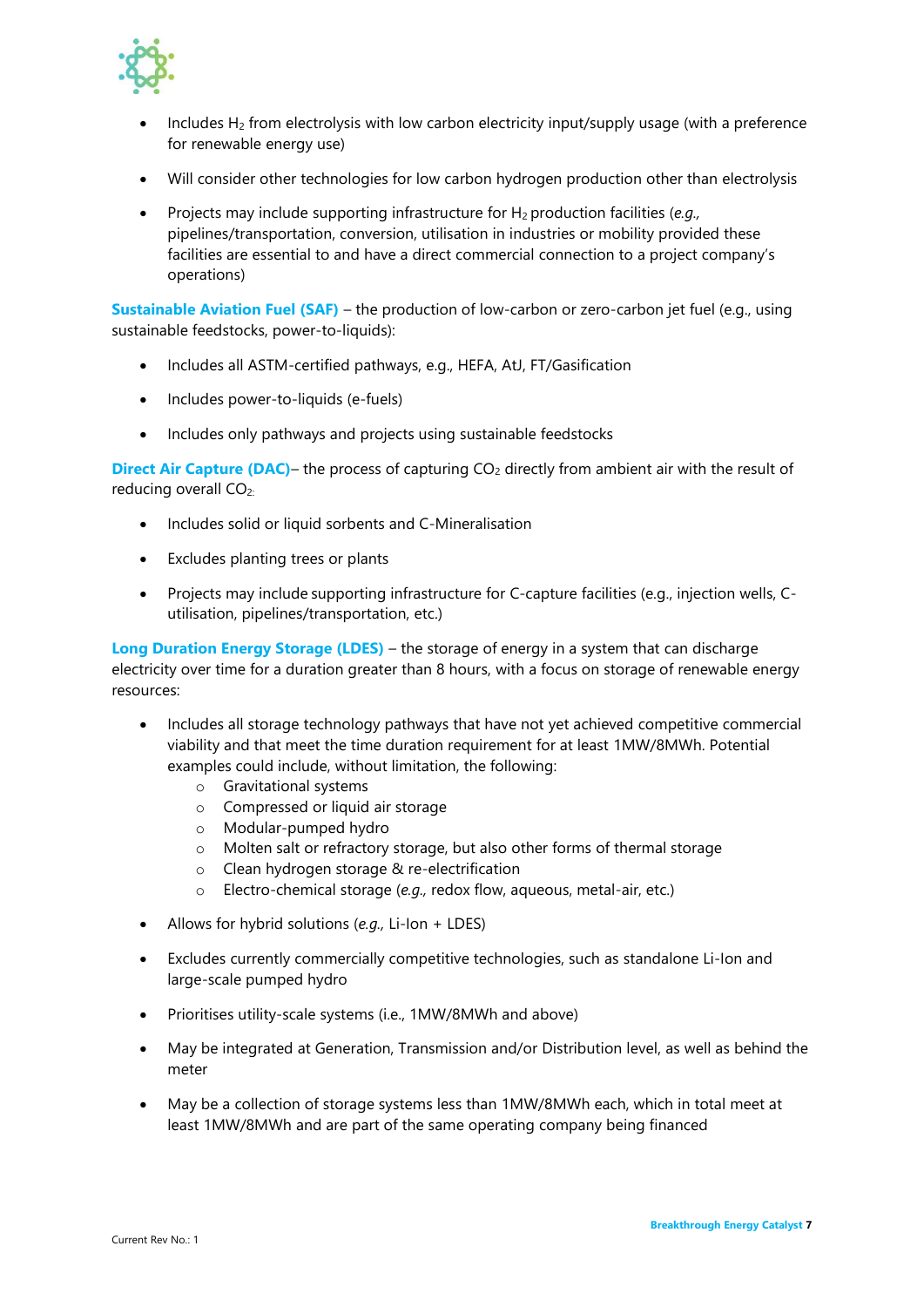

## <span id="page-10-0"></span>**3.3.1 Project Technologies Not of Interest**

The following technologies and/or technology characteristics are not within scope for this RFP:

- Technologies that are not proven and properly validated at pilot scale or not expected to have successfully completed a pilot phase (including design, construction, commissioning and extensive testing and validation) within six months of submitting a proposal to this solicitation
- Projects which are estimated to result in higher carbon emissions during any day, month, or year of operations (at steady state operations) compared to a fossil equivalent resource where applicable
- Projects that are not at a commercial scale from a business and technology perspective

#### <span id="page-10-1"></span> $3.4$ **Eligibility Criteria**

### **PROVEN TECHNOLOGY**

The technology has been proven in pilot scale conditions to reduce overall  $CO<sub>2</sub>$  and is able to move to a commercial scale, with substantial development progress toward implementation of said project.

### **EXPECTED OPERATION DATE BY END OF 2030**

The Project is expected to achieve full commercial operations no later than December 31, 2030, with a preference for Projects achieving commercial operations by the end of 2027.

### **COMMERCIAL SCALE PROJECT**

The proposal is for a fully commercial scale operating project established in a geographic location(s) that includes or will include all components to produce output within the defined BEC technology sectors (Clean H<sub>2</sub>, SAF, LDES, DAC).

### **PROPOSAL ADVANCES COMMERCIALISATION OF THE TECHNOLOGY**

The proposal should present information on a project that deploys at least one of the BEC technology focus areas. For projects that involve multiple BEC technologies (e.g., PtX-SAF made using  $CO<sub>2</sub>$  from DAC and clean H<sub>2</sub> from electrolysis, SAF-HEFA using clean H<sub>2</sub> supply, clean H<sub>2</sub> production for storage and re-electrification, etc.), Respondents should submit the proposal under the predominant technology.

### **FURTHERS GREEN TECHNOLOGY INNOVATION**

The Project must avoid, reduce, or sequester emissions of greenhouse gases.

### **LOCATION**

The Project must be located in the United Kingdom.

#### <span id="page-10-2"></span> $3.5$ **Number of Submittals Eligible for Review**

A separate RFP response shall be submitted for each Project, although a Project may include multiple technologies within the same Project. If a proposed Project includes aspects of more than one of the technologies of interest, Respondent shall identify the dominant technology of interest and submit the RFP response for this technology. Any ancillary or secondary technology (within the BEC technology focus areas) should be noted within the body of the submittal.

When a specific technology concept is aiming for multiple project locations, a separate RFP response per project location shall be submitted unless multiple projects are part of a single corporate entity and treated as a single project for financing purposes.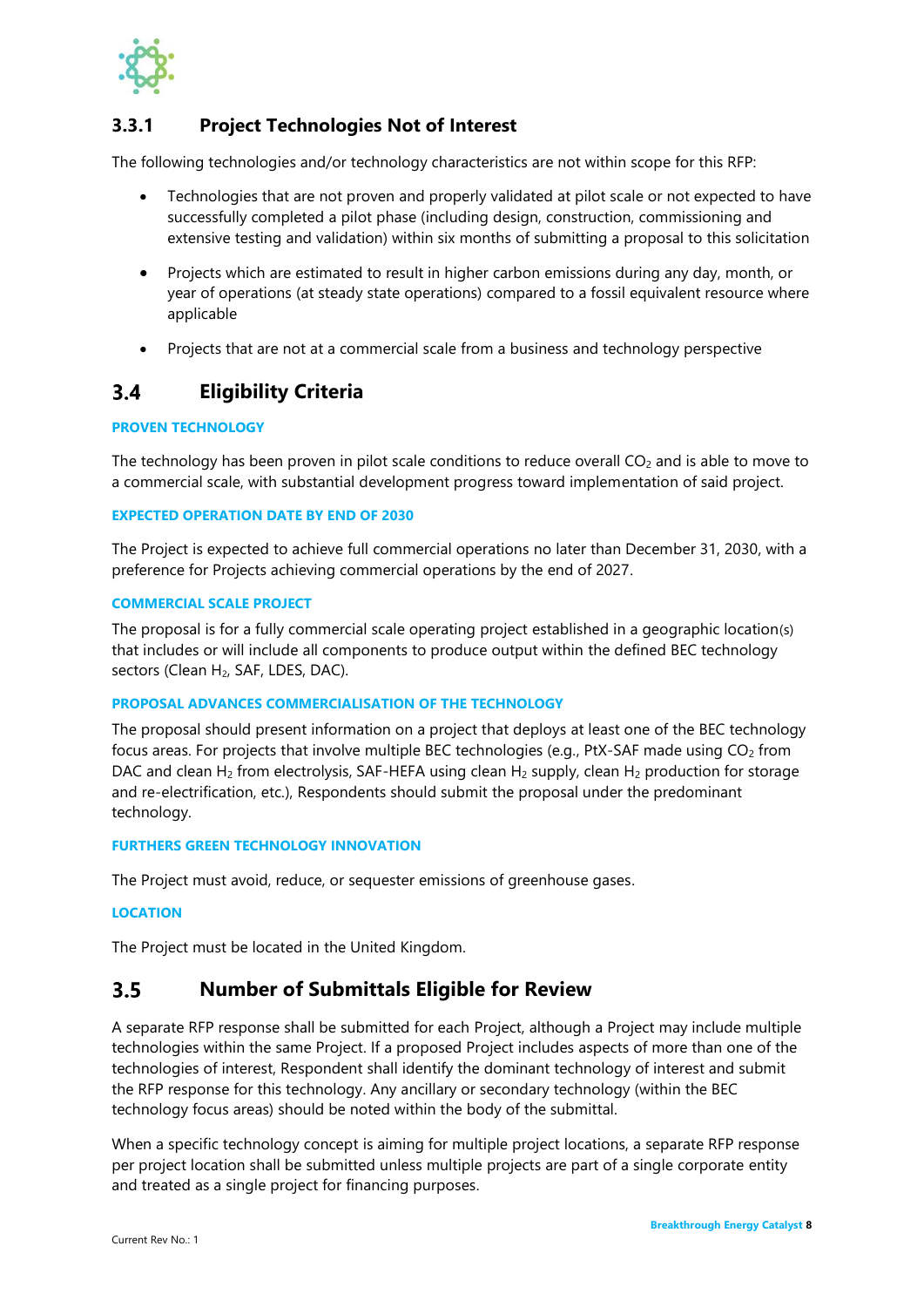

#### <span id="page-11-0"></span>**Authority to Submit Proposal**  $3.6$

In submitting RFP responses, the Respondent represents that:

- 1. During the last five years, neither it nor any of its officers (in their capacity as an officer) is being, or has been, alleged, charged with or convicted of a criminal violation under any law and there is not, nor has there been, any material litigation against Respondent nor any officer thereof (in their capacity as an officer) that could reasonably be expected to affect the ability to develop or operate the Project; and
- 2. They have full authority to submit this proposal to BEC and to undertake negotiations of equity investments with BEC, and such negotiations and the consummation of an investment would not contravene, conflict with or violate any law, regulation or commitment to any third party.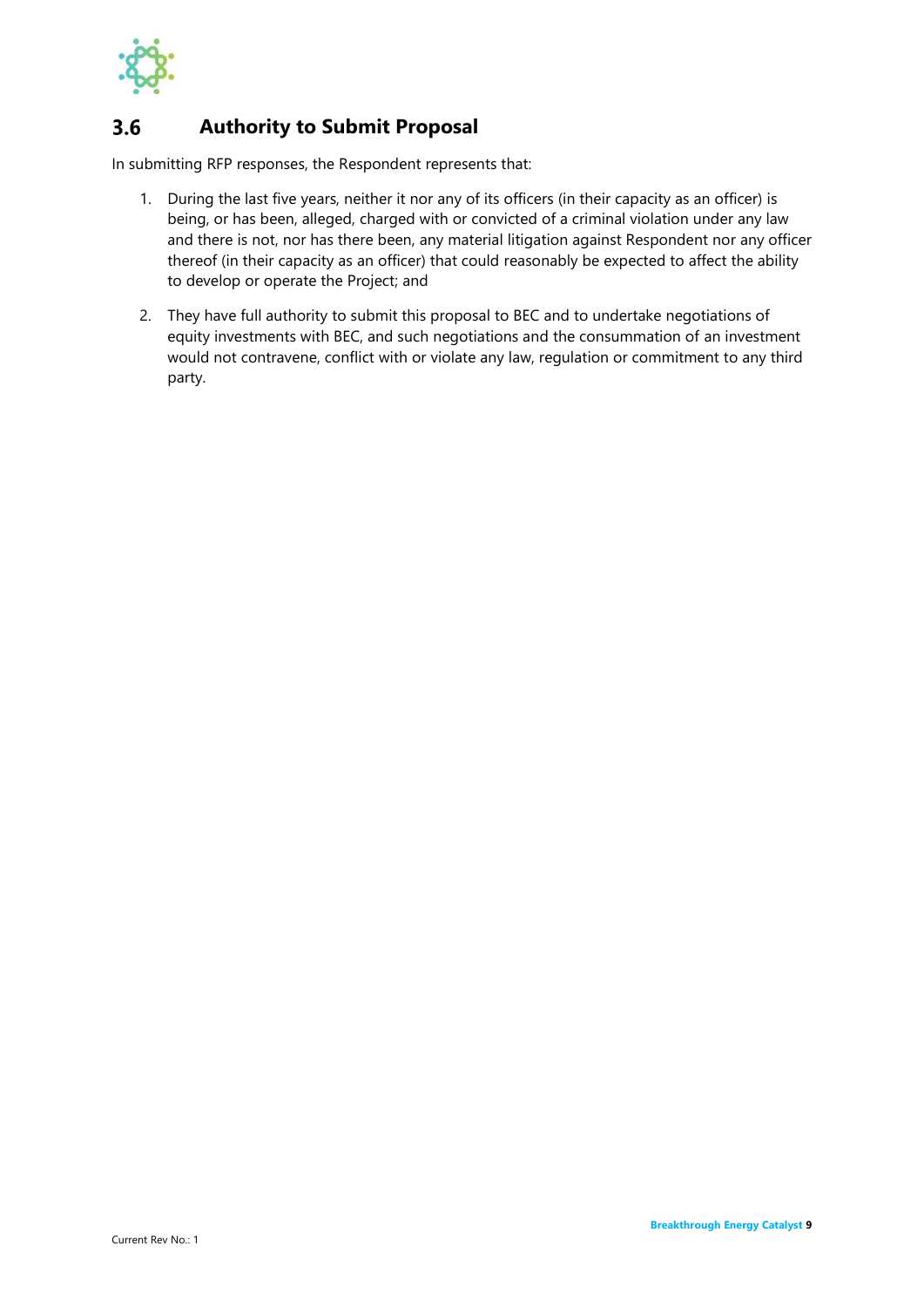

## <span id="page-12-0"></span>Submission Requirements

Respondents are required to submit information in sufficient detail in English to support a thorough analysis of the Project's compliance with the objectives and requirements established in this solicitation document. BEC will use reasonable efforts to maintain the confidentiality of all information submitted that is clearly marked confidential. BEC will provide its form Nondisclosure Agreement to Respondents for execution only upon their request.

#### <span id="page-12-1"></span> $4.1$ **Process Overview**

The following illustration outlines the Submission, approval, and post-selection process for Projects in this RFP.



**RFP Release:** This is a rolling RFP, initially released on 18 January 2022, with an initial evaluation of mature projects submitted by 15 April 2022.<sup>5</sup> All subsequent submittals will be reviewed periodically as they are received after the initial evaluation date as long as financial resources remain available.

**RFP Information Webinar:** BEC will host an RFP Information Webinar to provide information on its solicitation and selection process, answer questions, and address clarifications. This event will occur on 31 January 2022 and will be recorded to be available as a reference to Respondents. Additional sessions may be added in the future and will be announced at least one week prior to the session on the BEC website.

**Part I Submission:** Within 90 days of initial release, the Part I Submission is due with the files detailed in Attachment A for those mature projects seeking funding by Q1 2023 or earlier. BEC will continue to accept new Submissions on a rolling basis after the initial 90-day deadline and will review those Submissions in due course as long as financial resources remain available.

## **Projects Submitted on or before 15 April 2022:**

**Pitch Presentations/Pre-Pitch Part II Submissions:** Within 90 days of the completed Part I Submission, mature projects selected for potential funding during the review of the Part I Submission will be invited to a pitch presentation and will be requested to submit the Part II Submission. The invitation will outline what is required in the pitch presentation and which portions of the Part II Submission are being requested prior to the presentation. Respondents must submit the requested portion of the Part II Submission and the pitch presentation within 30 days of receiving the invitation. Only those Projects selected for further consideration will participate in this part of the process (and subsequent steps).

Part II Submission: Mature projects that are invited to continue in the process after the pitch presentation will be notified within 60 days after the presentation and will be requested to submit within 30 days of notification any remaining portion of the Part II Submission. Projects that submitted after 15 April 2022, or projects that are still under consideration from the initial round, will be eligible to be selected and invited for Part II Submission on a rolling basis, currently expected to be no less frequently than semi-annually. BEC will have the option to request a portion or all of the Part II Submission. Details on which portions of Part II Submissions are required will be outlined in the

<sup>&</sup>lt;sup>5</sup> BEC reserves the right to make earlier evaluation decisions.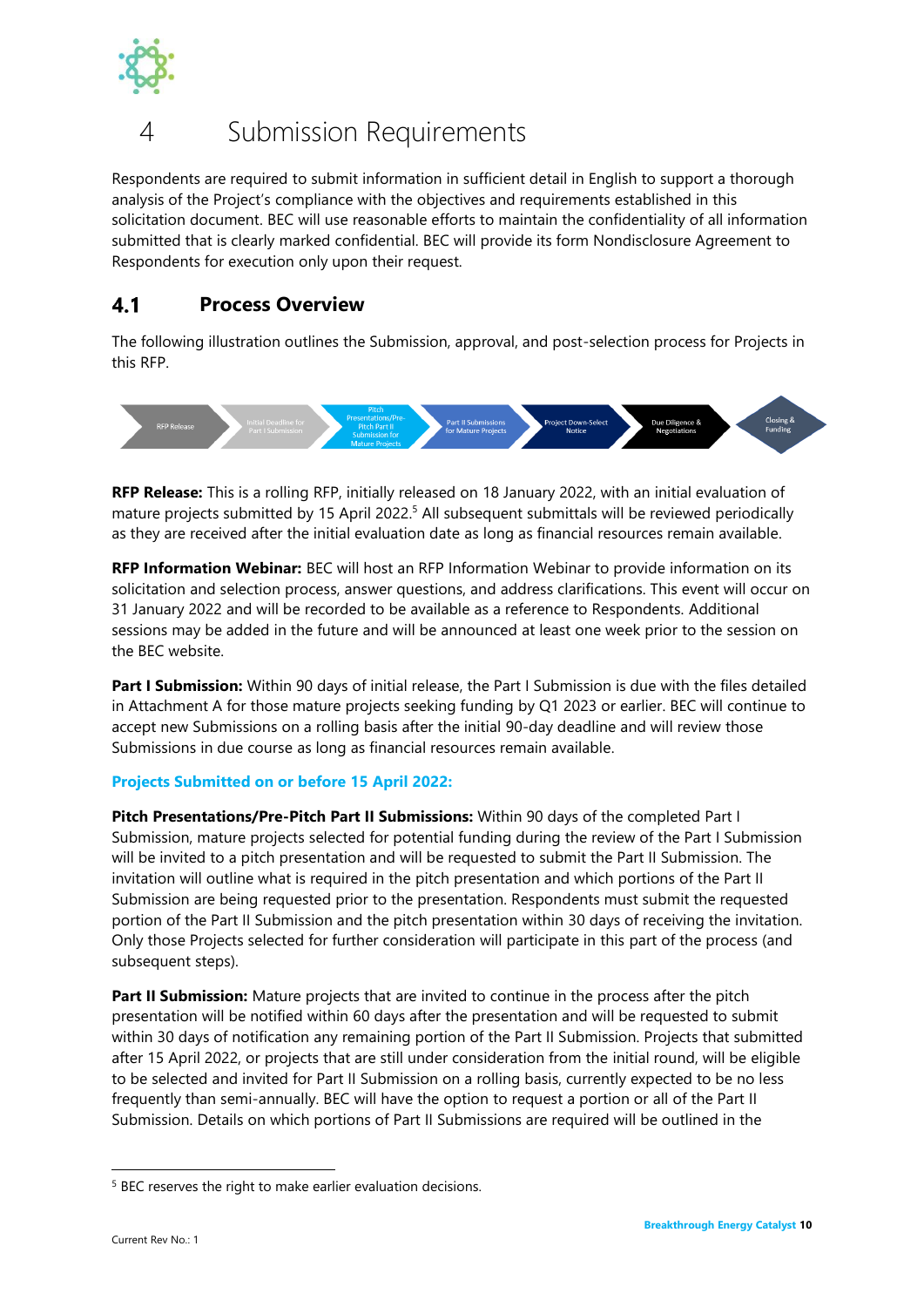

invitation. Thereafter, Respondents have 30 days to complete and submit the Part II Submission as detailed in Attachment B.

## **Projects Submitted after 15 April 2022:**

**Pitch Presentation – Rolling Basis:** BEC will have the option to invite Respondents for a pitch presentation in tandem with the Part II Submission request or to invite Respondents for a pitch presentation after reviewing Part II Submissions. Only those Projects selected for further consideration will participate in this part of the process (and subsequent steps).

### **After Pitch Presentation (all Projects selected regardless of submittal date):**

**Project Down-Select Notice:** Projects selected for further consideration after the Part II Submission and pitch presentation will be notified and presented with details of BEC's proposed non-binding offer, as well as a final due diligence request list for any items still in process.

**Due Diligence and Negotiations:** Within 7 days of Project Down-Select Notice, Respondents will provide notification of its desire to enter negotiations and further consideration, as well as a schedule for due diligence deliverables (which will be no later than 30 days after BEC's notification).

**Closing and Funding:** BEC and the Respondent will work as promptly as practicable to finalise definitive documents, approvals, and establish the final closing and funding terms.

#### <span id="page-13-0"></span> $4.2$ **Required Information and Materials**

RFP response materials and requested information must be uploaded using the link that is emailed to the Respondent following submission of the Intent-to-Bid form.

- 1) Required Materials: Attachment A sets forth the information and materials BEC requires from Respondents.
- 2) Additional Requested Information: In addition to information requested in this solicitation, each Respondent may also be requested to submit additional information as outlined in Attachment B. Should BEC request additional information, the Respondent will have up to 30 days to provide the requested information (unless otherwise indicated in the written notice to the Respondent from BEC).

#### <span id="page-13-1"></span> $4.3$ **Submission and Evaluation Process**

The Submission is divided into a Part I Submission and a Part II Submission. Detailed instructions for the contents of the Part I Submission are set forth in Attachment A, and instructions for the contents of the Part II Submission are set forth in Attachment B. For a compliant Submission to be considered, all requested information must be provided.

**Part I:** The Part I Submission provides BEC with a description of the Project, technical information, background information on management, financing, construction, operating strategies, and progress to date of critical path schedules. These schedules include items such as obtaining licences or regulatory permits and approvals, site preparation, and long-lead procurements. They will be used as a basis for determining the overall eligibility of the Project and the Project's readiness to proceed. BEC will evaluate each Part I Submission based upon the factors summarised in Attachment A. Projects that do not meet the requirements set forth in this Solicitation will not receive any further consideration.

**Financial Model:** As part of the Respondent's Part I Submission, BEC will accept the Respondent's model in Excel form, provided that such model shows a full operating life view of the costs, revenues, and investment profile of the project in reasonable detail (including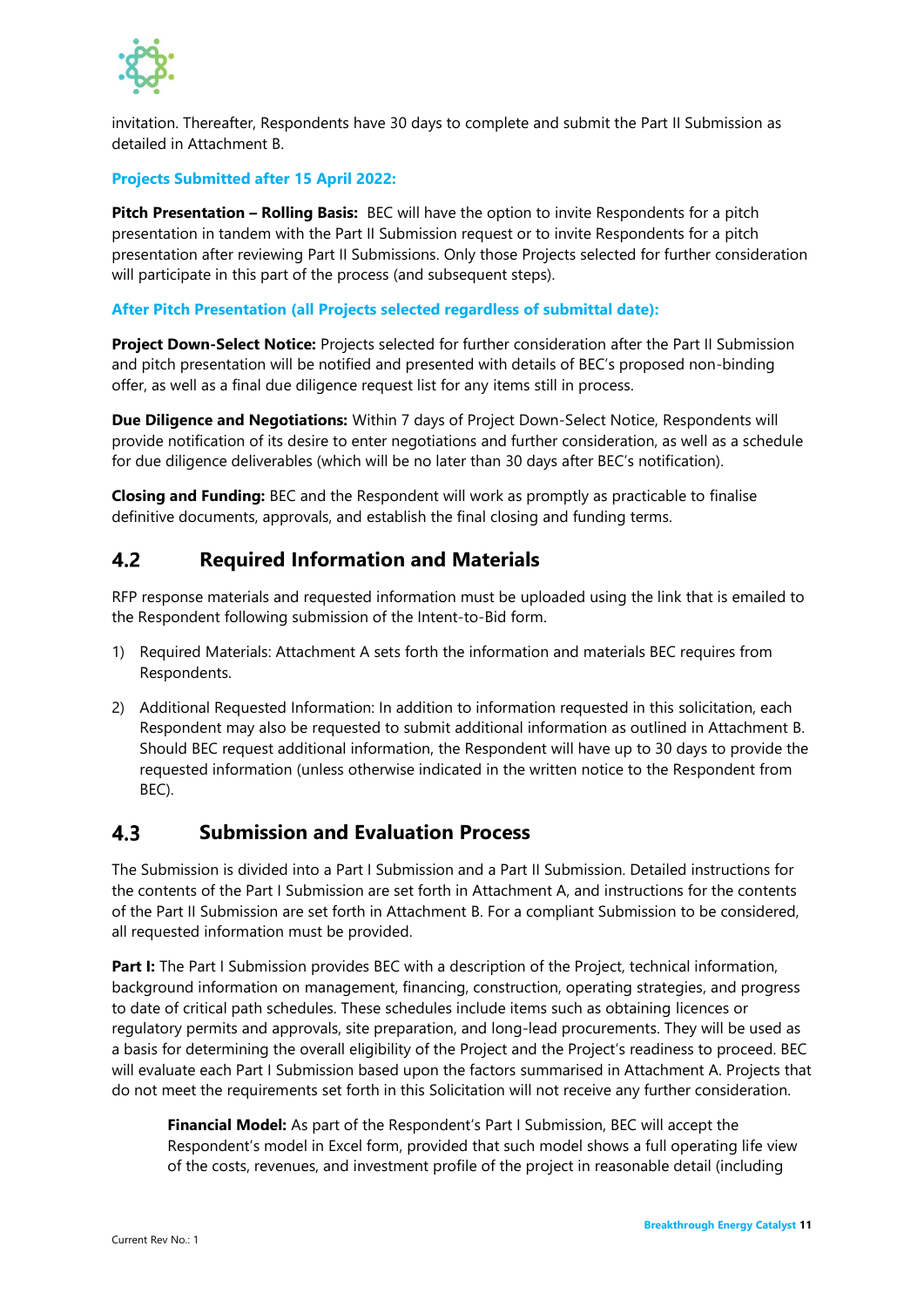

any special accounting and/or incentives applicable to the Project). The Financial Model should not assume any equity or loan value from BEC as an assumption. As a priority Part II Submission item, it is expected that Respondent will provide support and information to BEC to complete BEC's financial model later in the process.

Part II: The Part II Submission is expected to be submitted as contemplated within its notification letter after BEC invites a Respondent to make a Part II submission. Upon invitation to participate in Part II, BEC will identify those items within Part II that are highest priority and required from the Respondent prior to the pitch presentation (defined below). All other items should be submitted as soon as reasonably possible by the Respondent and no later than 30 days after the pitch presentation. The Part II submission consists of the items summarised in Attachment B as well as other information that may be requested to facilitate BEC's continued due diligence review. BEC shall have the right, at its sole discretion, to defer consideration of a Part II Submission and to terminate an incomplete Submission at any point. Projects that do not meet the requirements set forth in this Solicitation will not receive further consideration.

**Pitch Presentation:** BEC may invite Project sponsors to participate in pitch presentations, to be scheduled at the mutual convenience of BEC and the Project sponsors. The pitch presentations may happen before, in parallel with, or subsequent to, review of Part II Submissions, and will involve presentations followed by Q&A. Details of the scope and format of the pitch will be provided to the selected Respondent prior to the presentation.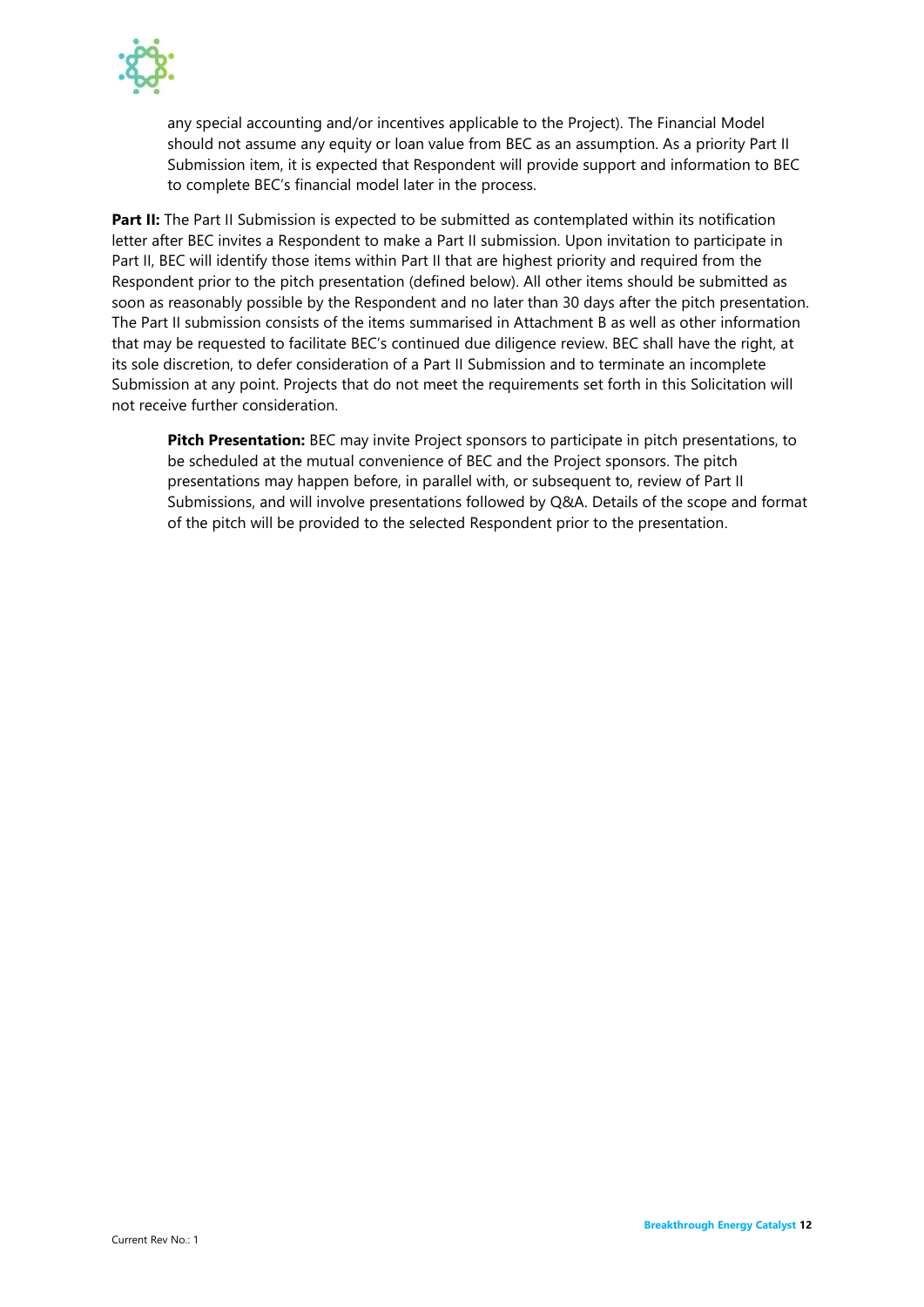

## <span id="page-15-0"></span>5 Procedure and Criteria

#### <span id="page-15-1"></span> $5.1$ **Evaluation Procedure**

After determining project eligibility, project Submissions will be reviewed by BEC and partner stakeholders. The review of the Part I Submission will result in a three-scale rating, per the criteria identified in Section [5.2:](#page-15-2)

- (1) Red: this project is not currently appropriate for BEC funding
- (2) Yellow: BEC needs more information from this project, or the project needs further development
- (3) Green: this project appears to be mature and promising for potential investment by BEC

BEC may request additional information as necessary. BEC will conclude with either a recommendation to: (1) not proceed with the project at this time, (2) pause the review of the project to await new information/development, or (3) invite the Respondent to provide a Part II Submission and/or pitch presentation. Finally, projects chosen for potential funding will be subject to review for adherence to BEC codes of conduct and other policies to ensure alignment with BEC guidelines (as such standards, principles, and values are established from time to time).

#### <span id="page-15-2"></span> $5.2$ **Evaluation Criteria**

Projects will be evaluated across five primary areas: Impact, Development, Financial, Commercial and **Technical** 

## <span id="page-15-3"></span>**5.2.1 Evaluation: Impact**

The impact of the proposed project will be reviewed across several subcategories, including the current and future greenhouse gas reductions, the impact on reducing the green premium of the lowcarbon product, and the impact on future scalability of the technology pathway.

Emissions reduction potential will be viewed both as the ability of the project to reduce emissions on a gross basis in the near term (*i.e*., upon commencement of project operations), as well as the future emissions avoidance that could be catalysed by the project. For example, future emissions avoidance could be catalysed by new project developments that are accelerated or aided by the completion of the project, such as by de-risking commercial operation of the technology.

Impact of a project will also be evaluated based on the scalability of the technology pathway. BEC is seeking projects that enable rapid scale up (e.g., through a robust development pipeline or with modularised solutions) to facilitate broad market adoption of the project technology.

## <span id="page-15-4"></span>**5.2.2 Evaluation: Development**

The development status of a project will be evaluated based on several subcategories, including the project readiness, the capability of the project developer (or consortium), and the overall quality of the Submission.

Project readiness will be viewed based on several areas such as the phase of the project (*i.e*., FEL levels, status of FEED or pre-FEED work), status of necessary permits, licences and approvals, acquisition or lease of land, feedstock supply and product offtake agreements, purchase agreements for equipment (especially critical and long-lead items), and other activities that exhibit progress towards project development.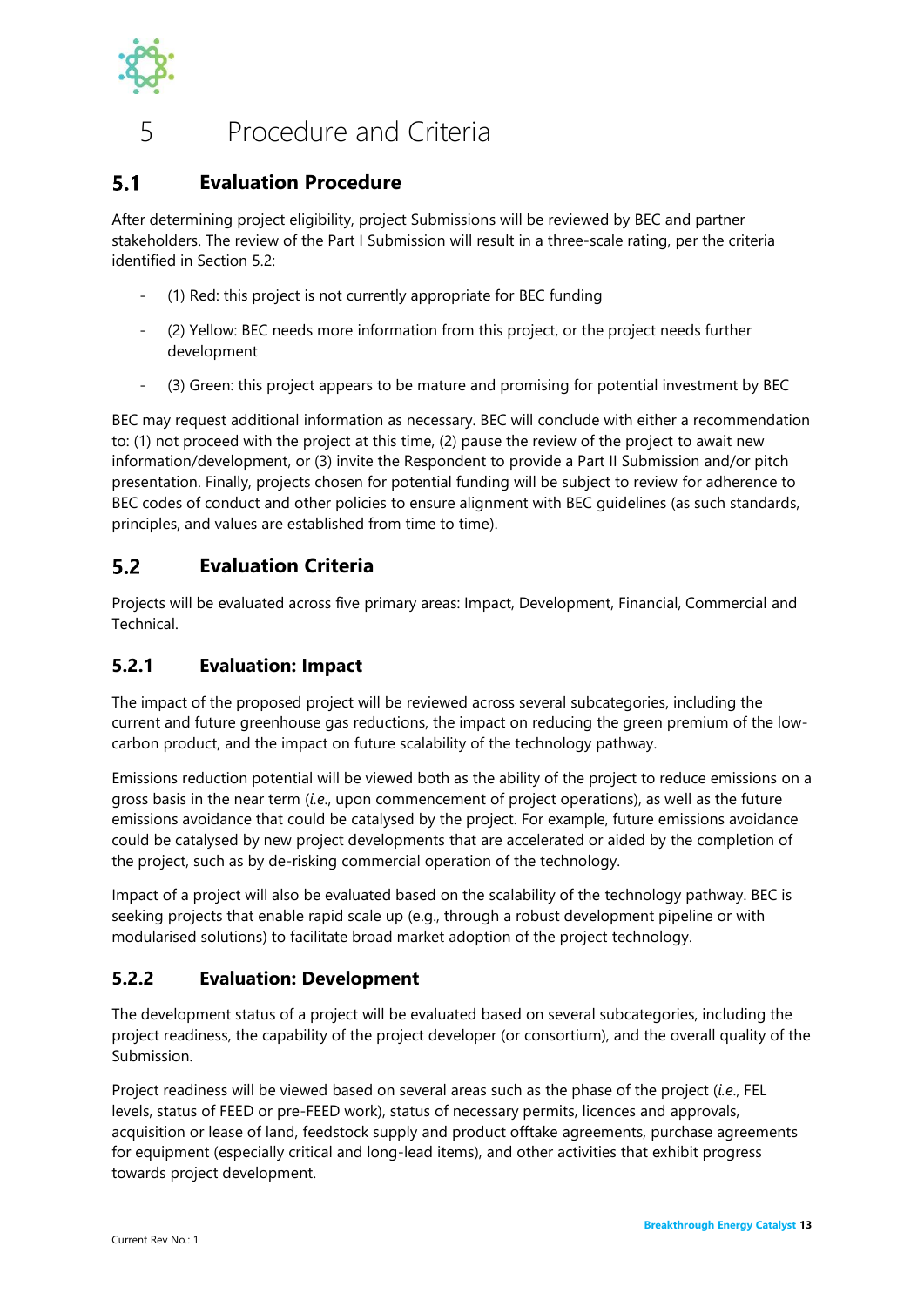

The capability of the project developer (or consortium) will be based on the team's experience in similar technology and project deployments, access to technical knowledge and subject matter expertise relevant to the technology, choice of contractors and sub-contractors (where relevant), and availability of resources (financial or otherwise) necessary to develop the project.

Additionally, the overall quality of the Project and Submissions will be considered, including the completeness and thoroughness of responses, the reasonableness of assumptions and the ability of the project team to succinctly present a balanced view of the project/technology's value, opportunities, risks, and challenges.

## <span id="page-16-0"></span>**5.2.3 Evaluation: Financial**

The financial aspects of the proposed project will be evaluated based on the project economics, business model and funding plan.

The evaluation of project economics will include the project's returns, revenue streams, and levelised cost of output products. The initial evaluation may include a review of the financial model for elements such as prospective returns, expected pricing for supplies and outputs, return and debt coverage exposures to market price movements (uncontracted or non-fixed price feedstock and product sales), operations and maintenance costs, thoroughness, and reasonableness of assumptions.

The funding plan evaluation will review details on the proposed sources and uses of funding as well as the maturity of funding activities. The Respondent will need to clearly demonstrate that, despite applying best engineering and project finance practices, catalytic funding is required to close a funding gap, reach financial closure, and move the project into implementation (construction, O&M). This includes capital raised to date, proposed final capital stack, existence of loan term sheets or commitment letters, and secured or progress towards securing other sources of governmental or nonprofit grants or loan guarantees. Additionally, BEC will evaluate the 'funding gap' and determine whether the Project sponsors funding request aligns with BEC's objectives and as a last-mile funding source.

## <span id="page-16-1"></span>**5.2.4 Evaluation: Commercial**

The commercial elements (agreements, suppliers, etc.) of the project will be evaluated based on the quality and level of maturity. This may include the level of contracting completed and the quality of the commercial contracts (pricing terms, warranties, certainty). For example, BEC may review the status and duration of offtake contracts, supplier contracts, EPC contracts, quotes or contracts for key pieces of equipment, and utility providers. Additionally, the quality of the commercial contracts will be assessed through such elements as the credit quality of off-takers and suppliers, experience of EPC and O&M contractors, etc.

In instances where commercial contracts are not available, the Respondent may also discuss the maturity and availability of markets for their products and the strategy developed to access such markets.

## <span id="page-16-2"></span>**5.2.5 Evaluation: Technical**

The technical review of the project will assess the technical quality, feasibility, and readiness/maturity of the technology being deployed and the overall project. The review will consider evidence and results of demonstration and pilot projects, the maturity of any innovative aspects of the project, the quality and thoroughness of the engineering work completed (with strong emphasis of safety and other operational and environmental criteria), and the scaling factor from successful demonstration and pilot projects to the proposed project's scale. Additionally, BEC will evaluate the design / engineering rationale for efficiency, adherence to engineering best practices and standards across all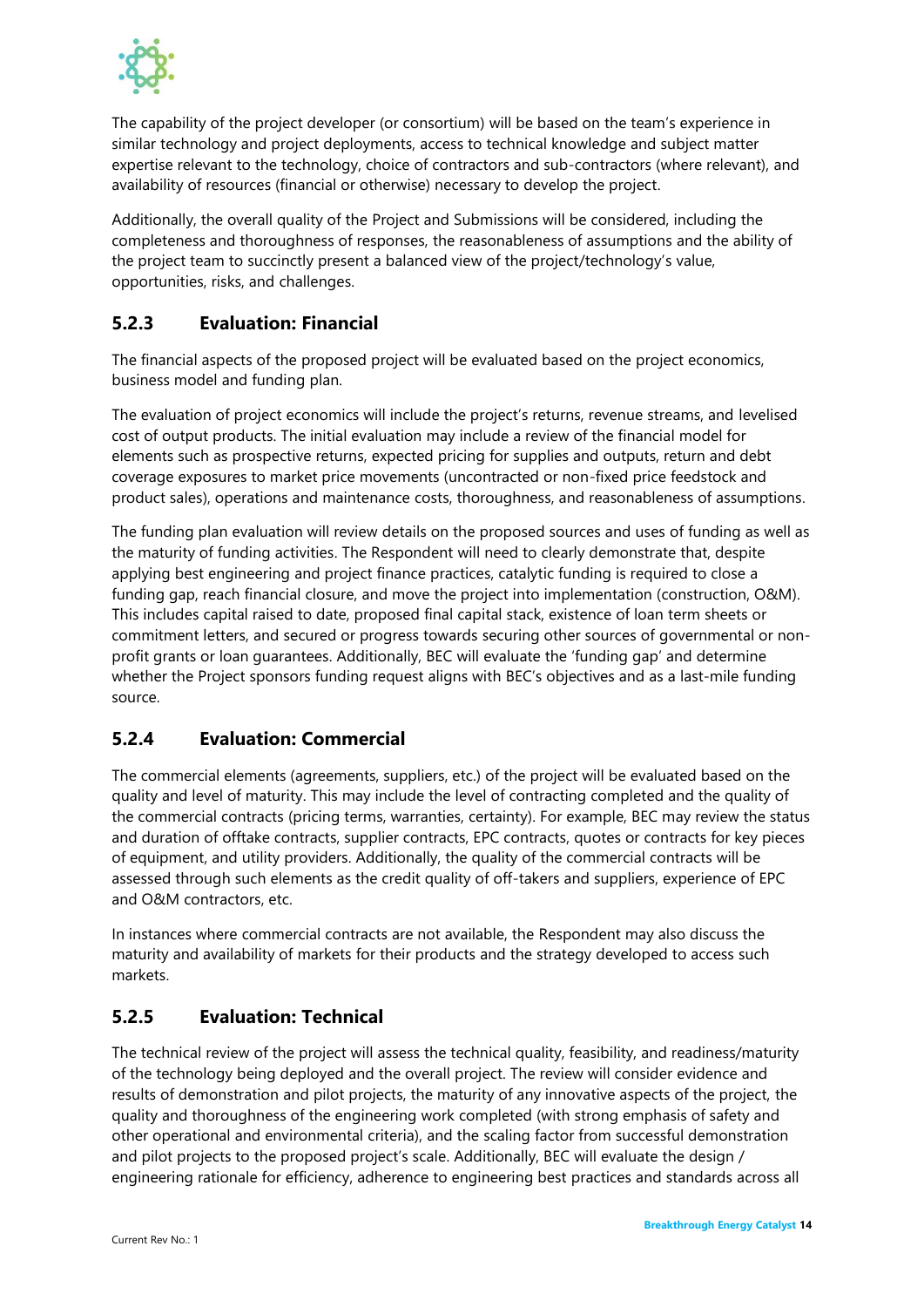

project phases, and major design, operational or HSE (Health Safety and Environment) concerns. In particular, BEC reviews will focus on evaluating and analysing all technical KPIs and underlying assumptions, as well as all relevant and essential documentation (e.g., design basis, key engineering drawings and documents, safety and risk assessment analyses/reports, etc.).

#### <span id="page-17-0"></span> $5.3$ **Code of Conduct Compliance**

Prior to the Pitch Presentation, BEC will provide Project respondents with its Code of Conduct and other applicable corporate guidelines to ensure compliance with BEC standards, principles, and values. Project will certify prior to the Pitch Presentation that it will comply with such policies or note any disagreement for review by BEC. This review will help ensure BEC and funding recipients act ethically in a manner of integrity, transparency, and sustainability, and that projects do not exacerbate or support environmentally unsustainable, unethical, or illegal practices. BEC requires ethical actions by all Projects and strict compliance with all applicable laws, international agreements and conventions. BEC will have no tolerance for unlawful practices, criminal activities, illegal / illicit behaviour, bribery, or corruption. BEC strives to fund projects with responsible and sustainable businesses, following best-inclass environmental sustainability practices for the entire project life cycle, use best practices in health and safety to protect employees, contractors, and the broader community, and apply adequate ESG accounting and reporting practices. BEC will not fund projects that engage in the extraction or manufacturing of fossil hydrocarbons with the primary purpose of increasing their production, unless using technology for GHG emissions reduction.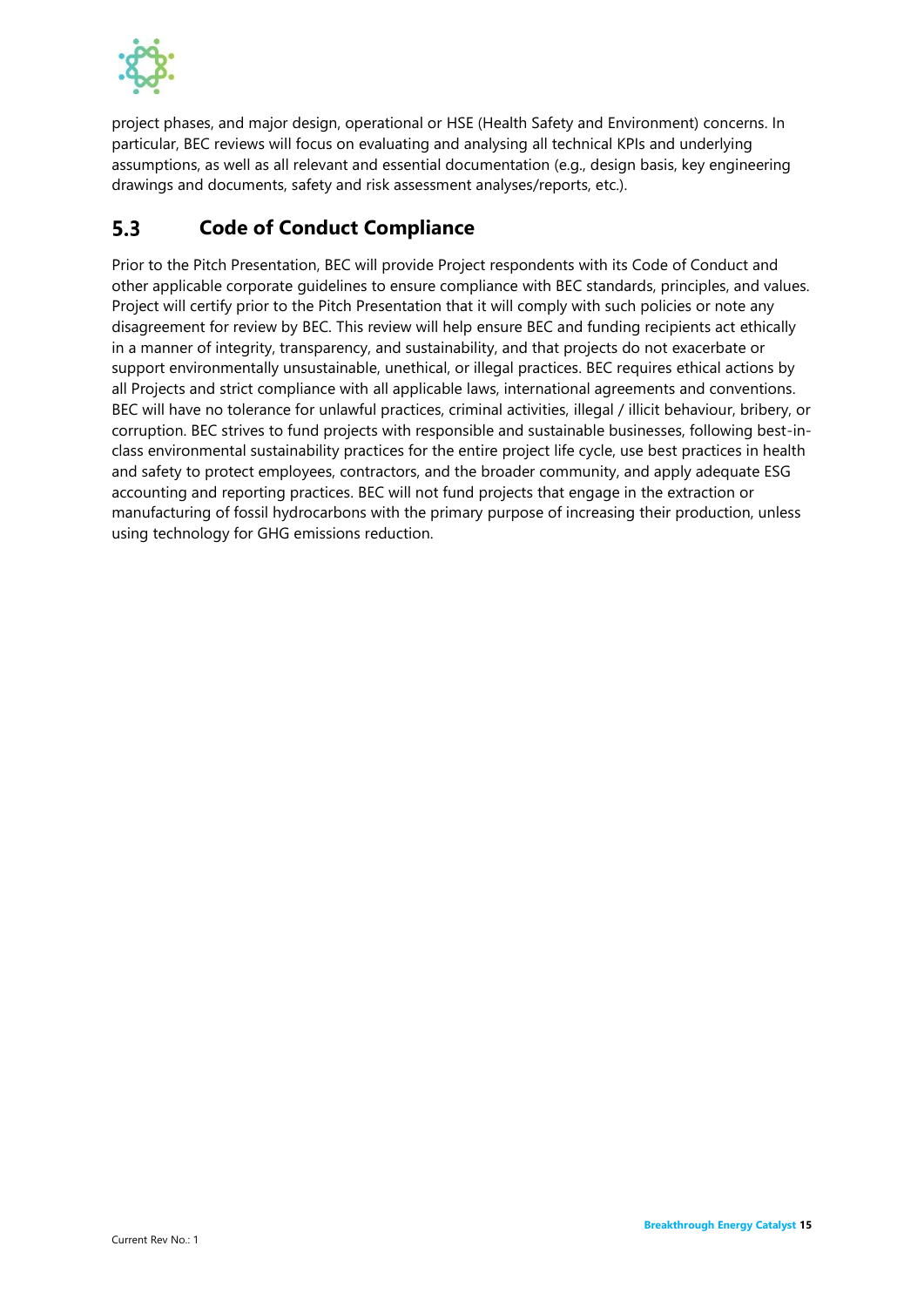

## <span id="page-18-0"></span>6 Submission Schedule and Instructions

In order to encourage complete and continuous Submissions, BEC will review Submissions on a rolling basis, with the first evaluation date set for 15 April 2022. Project Down-Select of qualified Respondents for due diligence and negotiations will not occur until a Project's Part II Submissions are evaluated.

#### <span id="page-18-1"></span> $6.1$ **Submission Schedule**

- *18 January 2022*: RFP launched.
- *31 January 2022*: First RFP Informational Webinar
- *15 April 2022*: First evaluation date for mature projects
- *1 May 2022 – 30 June 2022*: Notification of pitch presentations and pre-pitch Part II Submission for mature projects<sup>6</sup>
- *1 July 2022 – 31 July 2022*: First Pitch presentations
- *1 September 2022 – 20 September 2022*: First Project Down-Select notice
- *Submissions received after 15 April 2022 will be evaluated on a rolling basis, but no less frequently than semi-annually.*

#### <span id="page-18-2"></span> $6.2$ **Electronic Submissions**

All document submissions must be uploaded using the link that is emailed to the Respondent; the link will be emailed to the Respondent after he or she has submitted the **Intent-to-Bid form**. Respondents are required to provide all the data outlined in Attachment A, Section A.1 in the provided excel template. Volumes I, II, and III detailed in Attachment A, Sections A.2, A.3, and A.4 respectively shall be submitted in PDF format. Volume IV in Attachment A, Section A.5 shall be submitted in excel format. The Submissions for Sections A.1, A.2, A.3, A.4, and A.5 will be uploaded using the link that is emailed to the Respondent. Only one document per volume will be accepted and any data provided outside of the page limits identified will not be accepted.

#### <span id="page-18-3"></span>6.3 **Formatting Instructions**

Respondents must provide all requested information in the following formats:

- a) For Attachment A, Part I Submissions Volumes I, II, and III:
	- i) Use Times New Roman 11-point font, or similar
	- ii) Use single-space paragraphs
	- iii) Strictly adhere to the page limits identified in Attachment A, *all information provided beyond the page count will not be considered*
	- iv) *Answer only the questions outlined and provide only the documentation requested, additional documentation will not be considered during Part I Submission*

<sup>6</sup> BEC reserves the right to invite projects earlier than contemplated if projects submit earlier than 15 April 2022 and appear favorable for further discussion.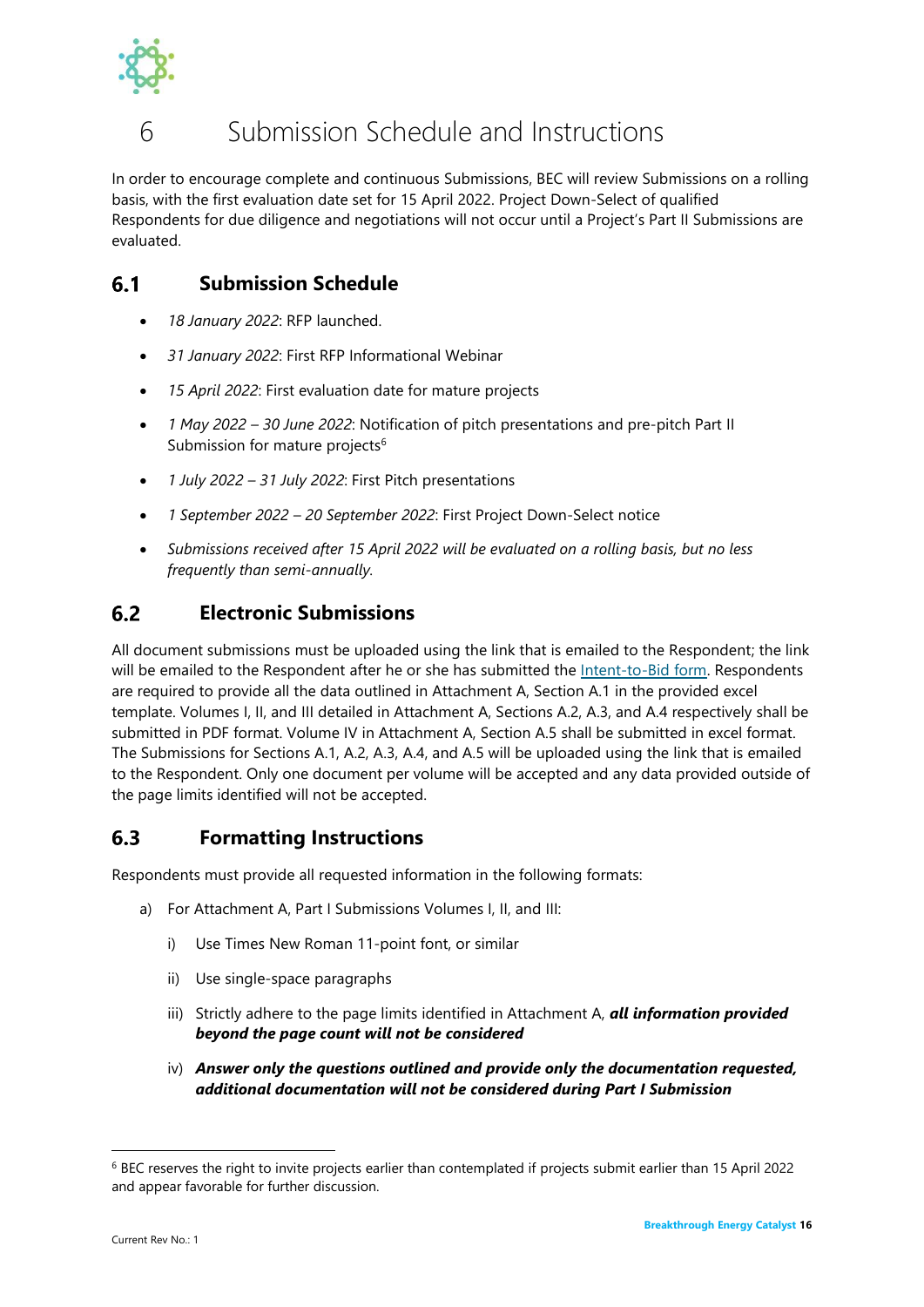

- v) Adhere to a format consisting of standard A4 paper
- vi) Have 2.5-3 cm margins (top bottom, left, and right) with exceptions for charts and graphics within reason
- vii) Charts and graphics must have legible font no smaller than 9-point
- viii) Use the following naming convention: URID#.Category.Volume
	- (1) Examples:
		- (a) 31.Clean\_H2.VolumeI.pdf
		- (b) 31.SAF.VolumeII.pdf
		- (c) 31.LDES.VolumeIII.pdf
		- (d) 31.DAC.VolumeIV.xlsx
	- (2) Note: URID will be emailed to Respondent once Intent-to-Bid form has been completed.

#### <span id="page-19-0"></span> $6.4$ **Multiple Submissions**

Respondents may apply more than once under this solicitation but may apply with each Project only one time under the predominant technology category for such Project.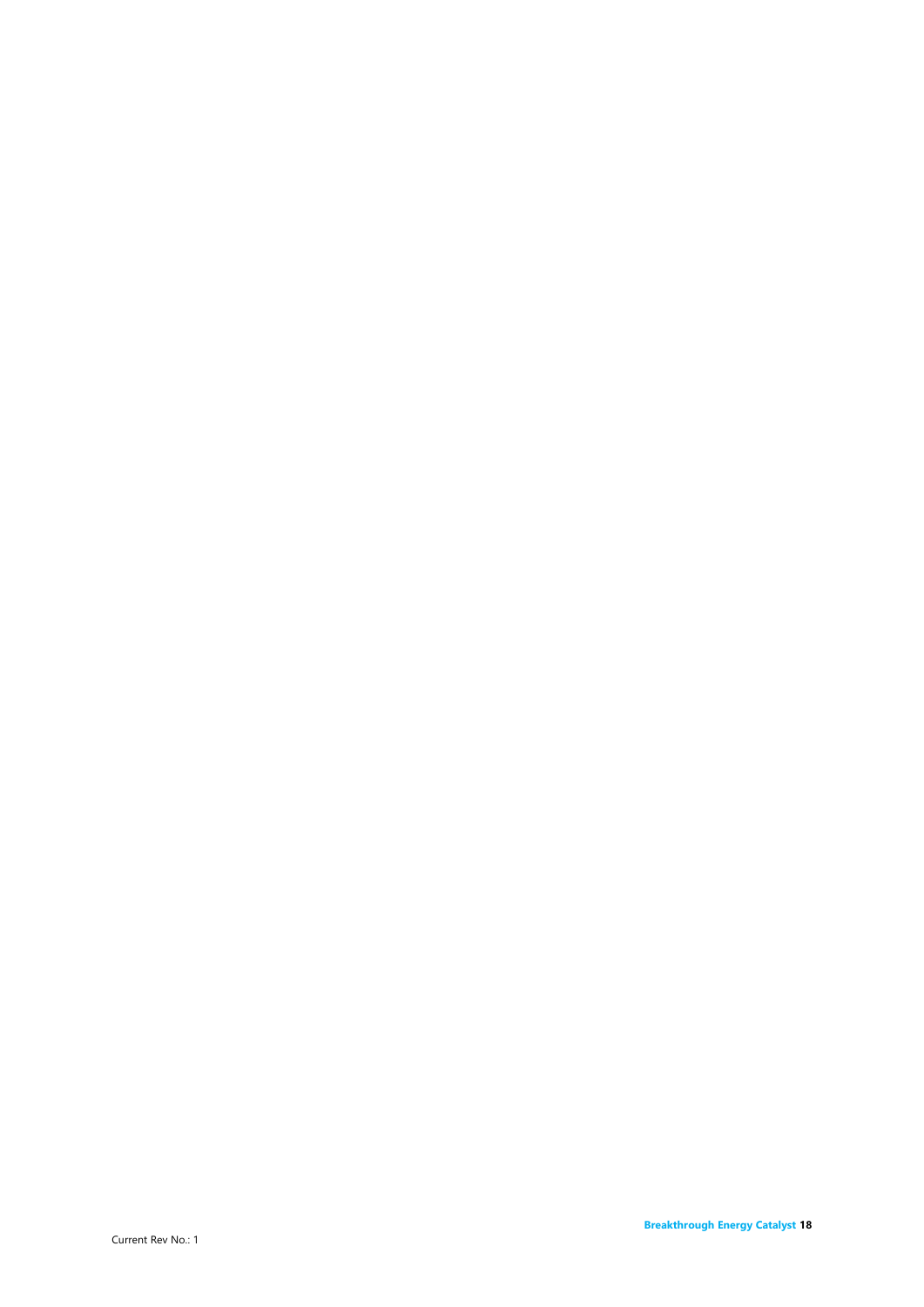# **Attachment A PART I SUBMISSION**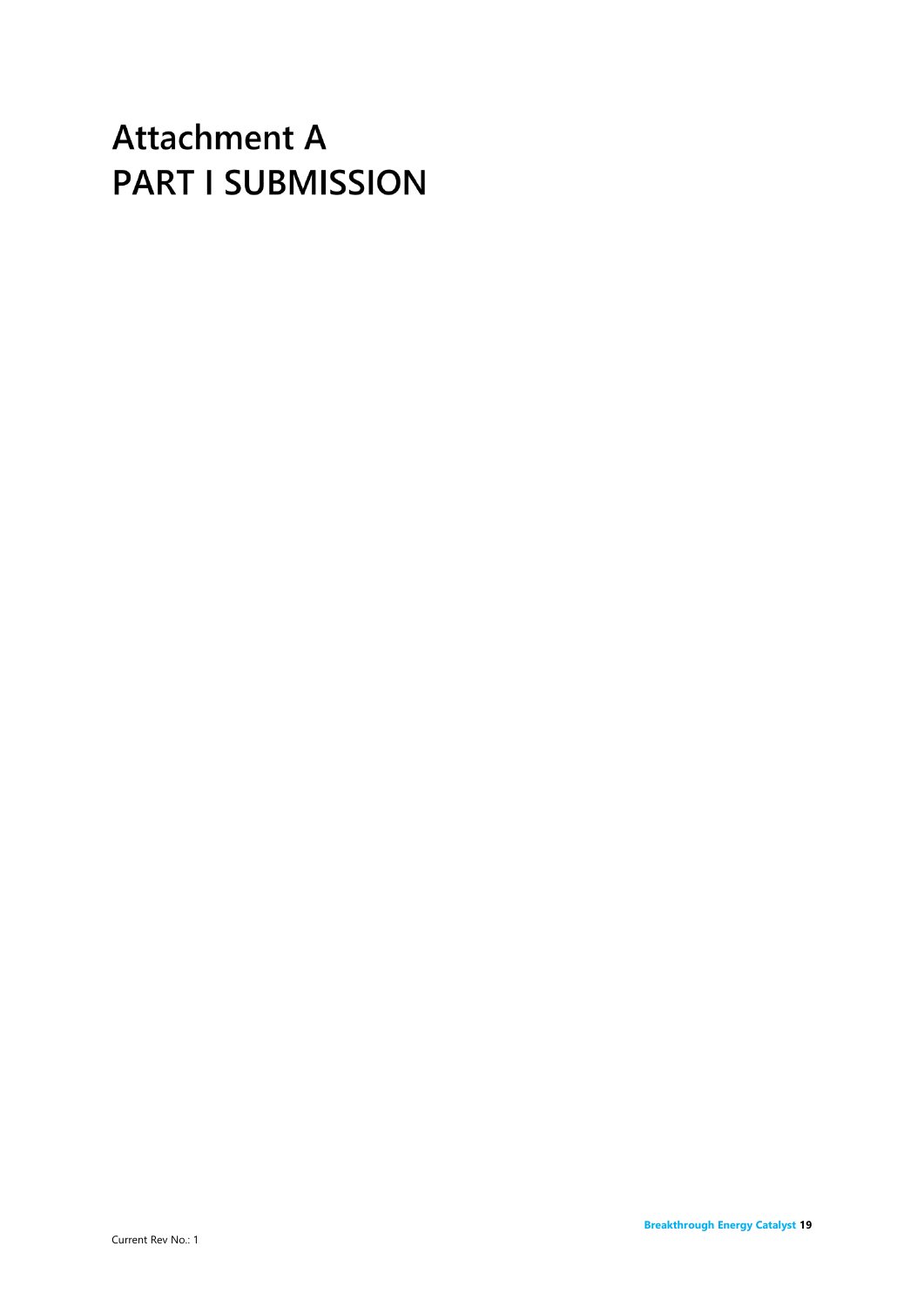The Submission is divided into a Part I Submission and a Part II Submission. Part I Submission will provide BEC a description of the Project, technical information, critical path permitting and regulatory approvals, expected environmental benefits, financial information and strategy, company insights and staffing, and a Project development schedule. BEC will evaluate the Part I responses for each Respondent as received and will then notify selected candidates if they move to the Part II Submission, outlined in Attachment B.

The information requested in Part I Section A.1 is to be entered directly into the provided excel template The information requested in Sections A.2, A.3, and A.4 should each be provided in a PDF document, and the information requested in Section A.5 should be provided in excel format. Submissions for Sections A.1, A.2, A.3, A.4, A.5 will be uploaded using the link emailed to the Respondent; the link will be emailed to the Respondent after he or she has completed the Intent-to-Bid form. Submitted documents must reference the section numbers and titles provided. Page maximums denoted herein are mandated, any content beyond the page limits ascribed below will not be reviewed or considered.

## <span id="page-22-0"></span>**A.1 Submission Information (Excel Template)**

The following information is to be entered directly into the provided excel template titled *URID#.Category.SubmissionInformation.xlsx*. Example: 31.Clean\_H2.SubmissionInformation.xlsx.

- 1) **Respondent Information:** Enter the following information for the Respondent: Respondent entity name, website address, mailing address, city, state, postal code, primary contact information including first name, last name, title/position, phone, and email.
- 2) **Project Information:** Enter the Project name, select the applicable technology category, enter the Project/generation capacity (e.g., in Megawatts or Litres per Year), levelized unit cost in £/unit produced, and total capital cost in millions of GBP.
- 3) **Project Location:** Enter the following information regarding the Project location: coordinates and physical address (including jurisdictions that project is located in).
- 4) **Project Sponsor(s):** Enter the following information for each Project Sponsor with equity of five percent (5.0%) or more: indicate the lead sponsor (must have one lead sponsor), entity name, website address, mailing address, city, state, postal code, contact first name, contact last name, contact title/position, contact phone, and contact email.
- 5) **Project Partner(s):** For each of the following categories provide the entity name, website address, and point of contact first name, last name, and email:
	- a) Licensing Partners
	- b) Major Equipment Suppliers
	- c) EPC/EPCM and/or Engineering Providers/Partners
	- d) Offtake/PPA Partners
	- e) Other Partners/Major Suppliers
- 6) **Relevant Intellectual Property:** Provide a listing of any patents, copyrights, and trademarks that are currently owned, applied for, or licenced by the Respondent, including the name of the applicant, the date of application, the name/title of the relevant patent/copyright/trademark, and the jurisdiction of application.
- 7) **Front End Loading (FEL):** Engineering level (select from the drop down).
- 8) **Technology Readiness Level (TRL):** Select from the drop down based on the lowest TRL in your critical supply chain. For example, if Critical Part X has a TRL 4 but the overall technology being proposed is a TRL8 the score entered here should be TRL 4. For more information please see: [https://www.iea.org/reports/innovation-gaps.](https://www.iea.org/reports/innovation-gaps)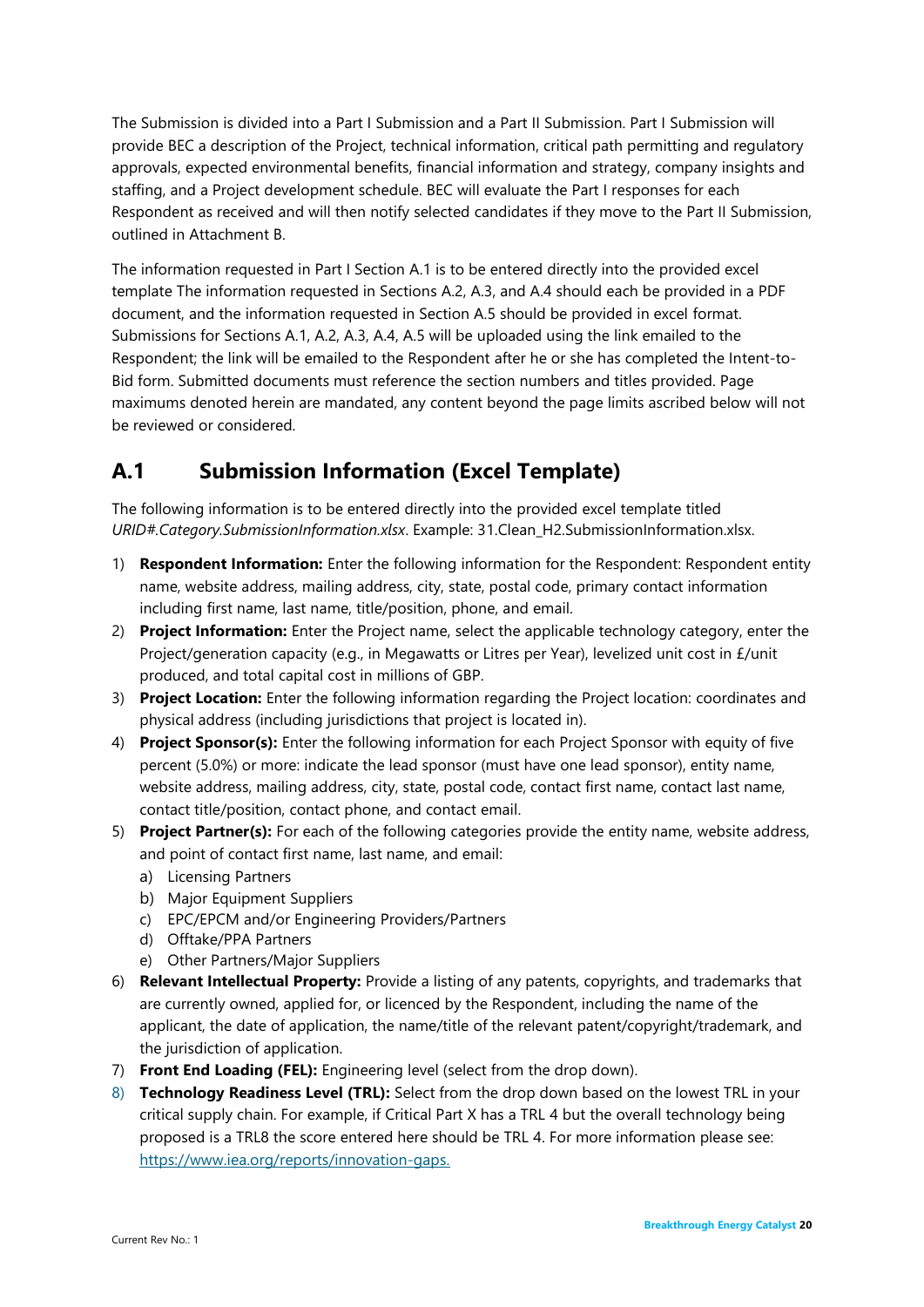- 9) **Timeline:** Expected Final Funding Decision (dd/mm/yyyy), Expected Construction Start Date (dd/mm/yyyy), and Expected Commercial Operation Date (dd/mm/yyyy).
- 10) **Emissions Reduction:** Provide total emissions reductions expected based on product usage in metric tons CO2/unit produced, justification of this numerical value should be provided in the writeup in Section A.2. Project should estimate and show its calculations as compared to a traditional equivalent product or its expected manufacturing of the project key components and operations.
- 11) **Project returns:** Enter the unlevered project IRR and equity levered IRR.
- 12) **Project Certification:** Certification provided by an officer of the company and majority equity provider (both if different parties) of the following: "The undersigned certifies that the data and information submitted, and the representations made in this Submission and any attachments to this Submission are true and correct, to the best of the Respondent's knowledge and belief after due diligence, and that the Respondent has not omitted any material facts. The undersigned further certifies that [s]he has full authority to bind the Respondent." Respondent to provide full name, title, entity, and contact information for signatories.

## <span id="page-23-0"></span>**A.2 Technical Volume (Volume I)**

To be provided in one PDF document titled *URID#.Category.VolumeI*. Example: 31.Clean\_H2.VolumeI.pdf. Document headings should be the same as reflected below. Strict adherence to the page count is required.

- **1) Executive Summary (≤2 pages):** Provide a description of the nature and scope of the project including answers to the following questions: what challenge your Project is addressing, what unique or innovative technology will this Project further, what is the purpose of the proposed Project, what is the size and capacity of the Project, and what are key milestones for the Project. Describe the technical and commercial feasibility of the technology and how you will be deploying it in your Project. Describe the successful outcomes anticipated by this Project. Include the amount and type of capital requested from BEC (capital gap explanation and rationale to qualify for BEC funding).
- 2) **Project Eligibility (1 page):** Projects must meet the following requirements (a) the technology must be proven in conditions to be deployed (TRL 5 or greater) to reduce overall  $CO<sub>2</sub>$  and is projected to move to a commercial scale project, with substantial development progress toward implementation of said project; (b) schedule to achieve full commercial operations no later than 31 December 2030; (c) the Project is a fully commercial-scale operation with an established site and all components; and (d) the Project is located in the United Kingdom. The following eligibility also applies by technology:
	- a) **Clean Hydrogen:** Includes H<sup>2</sup> from electrolysis with any form of power input, biomass/waste, methane pyrolysis, and hydrocarbons with carbon capture. Projects may include supporting infrastructure for  $H_2$  production facilities (e.g., pipelines/transportation, conversion, utilisation in industries or mobility), provided these facilities are essential to and have a direct commercial connection to a project company's operations.
	- b) **Sustainable Aviation Fuel:** Includes HEFA, AtJ, FT/Gasification, Power-to-liquids (e-fuels), and other ASTM-certified pathways; includes only pathways and projects using sustainable feedstocks.
	- c) **Direct Air Capture:** Includes solid or liquid sorbents and C-mineralisation; excludes planting trees or plants; projects may include more than only C-capture facilities (e.g., injection wells, C-utilisation, pipelines/transportation, etc.).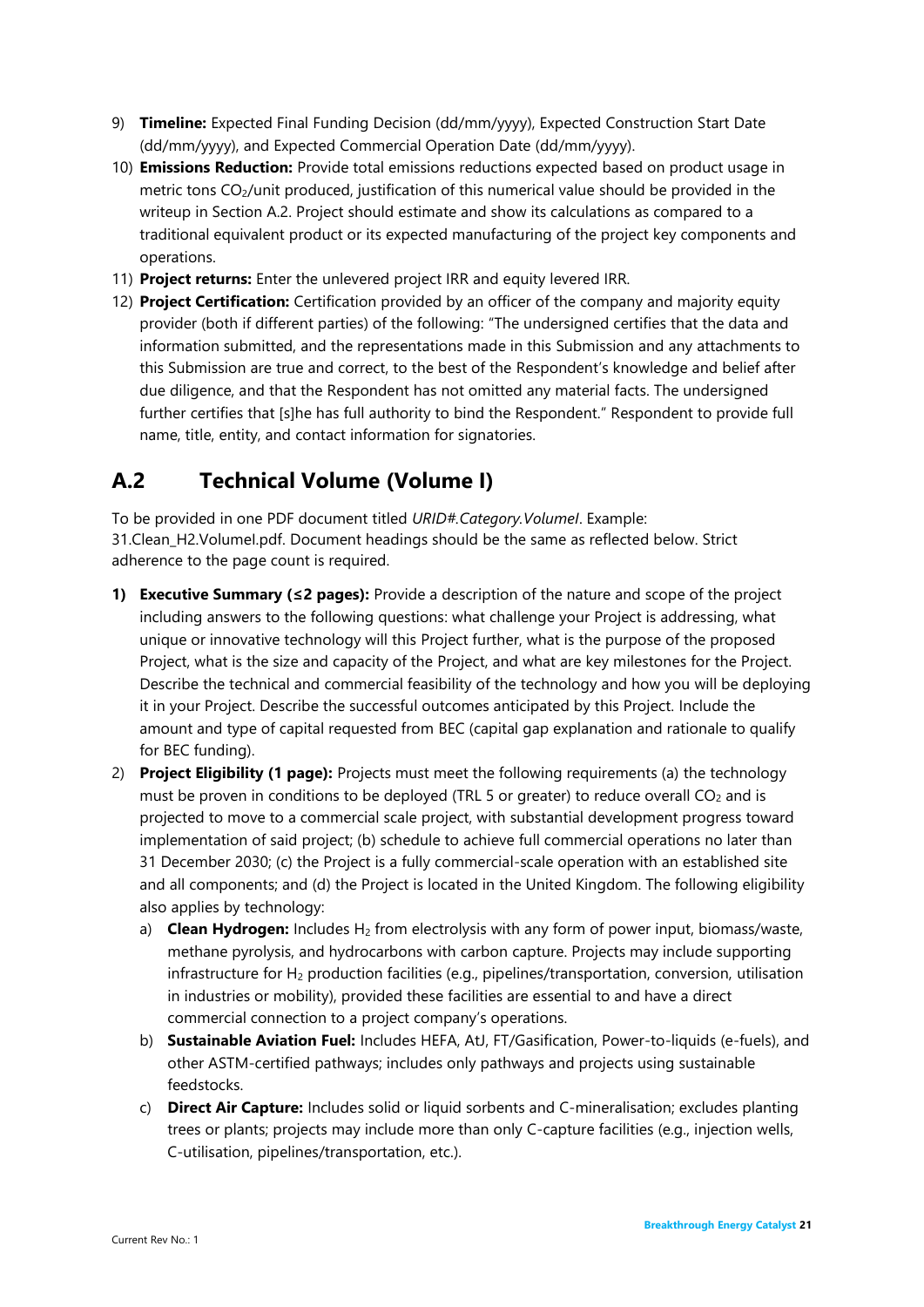- d) **Long Duration Energy Storage:** Storage of energy in a system that can discharge electricity over time for a duration greater than 8 hours. Includes all routes that have not yet achieved competitive commercial viability that meet the time duration requirement for at least 1MW/8MWh. Potential examples include (list is not exhaustive), e.g., mechanical – gravitational, compressed air, modular-pumped hydro, thermal – refractory, molten salt , chemical – clean hydrogen storage & re-electrification, electro-chemical (redox flow, aqueous, metal-air); allows for hybrid solutions (e.g., Li-Ion+LDES); excludes standalone Li-Ion and large-scale pumped hydro; focus on utility-scale systems at all grid levels, e.g., REN + LDES (PPA firming, other generation, T&D, behind the meter), or integration at Generation, Transmission and/or Distribution level
- **3) Project Description (≤25 pages):** Provide the following details about the proposed Project.
	- a) Description of the **Project design and processes** involved in the Project, include a block flow diagram (including all critical interfaces outside the scope/boundaries of project). Project details including size (nameplate capacity – MW, metric tons H<sub>2</sub>/hr, litres SAF/hr, tons CO<sub>2</sub>/hr, MW/MWh for LDES, etc.), annual capacity, nameplate capacity and estimated (specific and average) energy inputs at plant level (e.g.,  $kWh/kgH_2$ , tons water/ton  $H_2$ , etc.).
	- b) **Technology description** of the new or innovative technology solution included in the project (overview and deep dive on critical components/equipment) and a description of how and why the technology is new/unique, improved, and/or innovative to what is already in general use in the commercial marketplace. Please include a brief explanation of which technology options/alternatives have been considered, and a justification of the approach taken by the Project in the proposal.
	- c) **Product Use & Transportation** of project output including transportation mechanism (e.g., shipping, pipelines, etc.), distance to end-use from point of production (if applicable), storage (if applicable), end-use (e.g., re-electrification, fuel, etc.), form of end-use product (e.g., ammonia, etc.), etc.
	- d) **Site details** including location and justification for specific location, key site components (i.e., availability of water, electricity, gas, heat/steam, other utilities), site access (highways, rail, etc.), rights-of way, easements, other logistical considerations
	- e) **Supply chain and acquisition strategy** of all raw material, major feedstock, and consumables (including water and power), and equipment necessary. Include detailed descriptions of critical path agreements such as front-end engineering agreement; technology licence and teaming agreements; engineering, procurement, and construction (EPC) contract; long-lead contracts, feedstock agreements, and plant off-take or sales agreements
		- a. Utility requirements including electricity and water. Details should include amount of power **and** water per unit produced (e.g., kWh/Nm3 of H<sub>2</sub>); estimated peak power demand in megawatts (MW); source of both power and water including REN power agreements, virtual or locational power purchase agreements, REC purchases, carbon intensity of power source and water source, etc.; and water disposal, if required
	- f) **Timeline** for construction, permitting, licensing, regulatory approval, and financing, please provide graphically. Indicate financial close/final funding decision, construction, commercial operation date.
	- g) **Emissions reduction (optional)** in metric tons CO2/unit produced. Please show all relevant calculations, source of carbon intensity methodology for calculations, including assumptions and justifications. Detail how this project will avoid/abate emissions now and/or in the future. Please note that this does not have to be full LCA calculation based on ISO standards, but at the minimum should include power/energy input sources and the estimated C-content.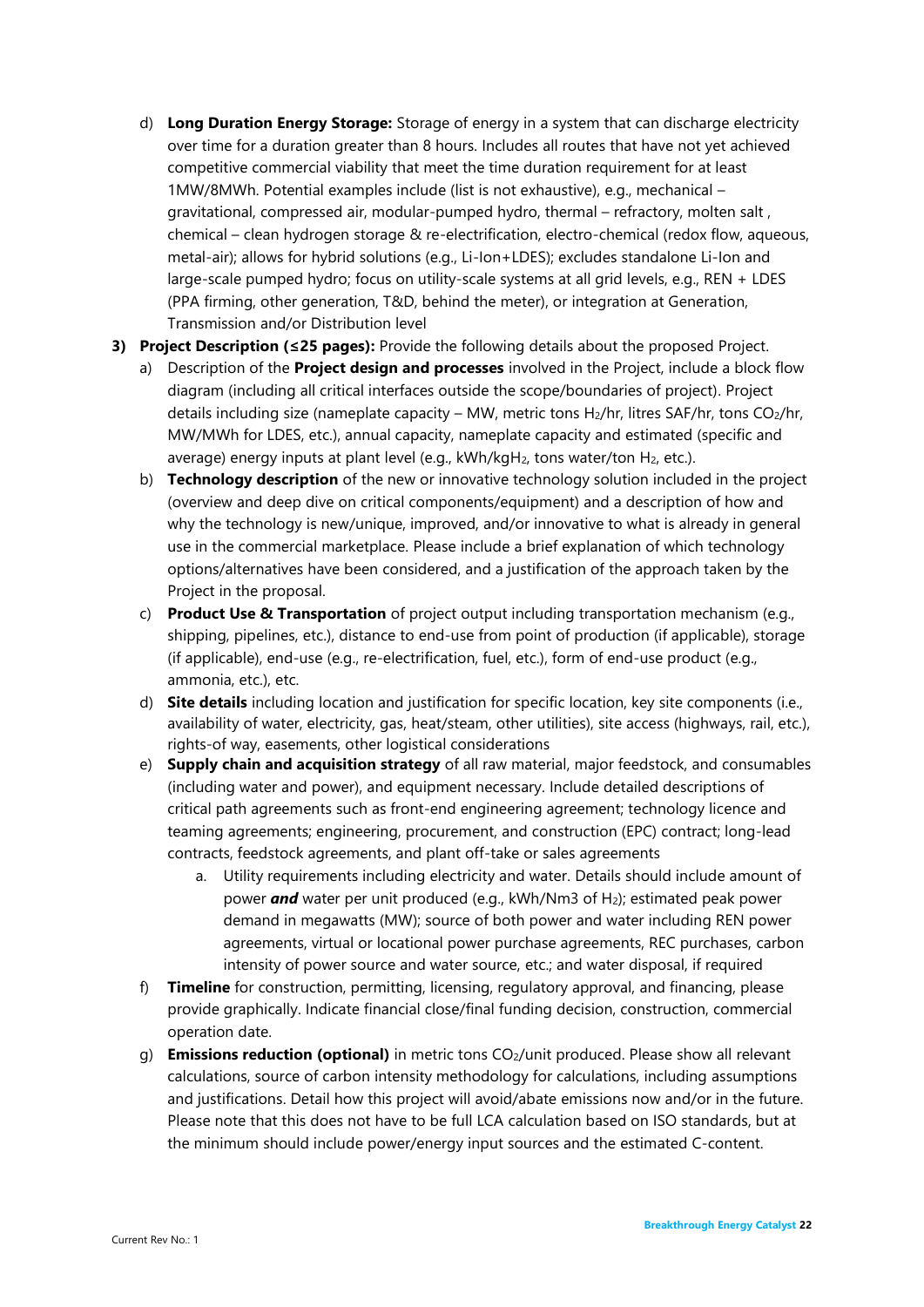- h) Details on **permitting requirements and status**. Identify and list all relevant interconnection, siting, approvals and permits and anticipated timelines for regulatory approval. Outline progress toward these permits and identify any risk/challenges/mitigations in achieving these permits. Submissions must include but are not limited to air emissions, liquid and solid waste, interconnection, siting, construction, and local and regional regulatory requirements.
- **4)** BEC requests that the Respondent identify any significant**, national, regional or local-level legal requirements** that are applicable to the Project, whether pending or complete, that have, or could have, a material impact on the schedule and/or cost of the project.
- **5) Project Risk Assessment (<10 pages),** including a description and critical assessment of key project risks, along with a description of mitigants to the risks. Topics include may include the following (list is non exhaustive):
	- a) Technology (pending patents, licensing agreements, etc.)
	- b) Development (land/site, long-lead time for equipment, construction cost, performance, schedule, force majeure, etc.)
	- c) Operations (performance, including guaranteed output failures/force majeure)
	- d) Market price risk(s) and feedstock supply and cost risk
	- e) Environmental & safety (EHS)
	- f) Credit risk (Sponsor credit risk, Transaction party credit/payment risk, etc.)
	- g) Political risk (legal, regulatory, project financial, tax incentives, etc.)
	- h) Geographic risk (economic, currency controls, foreign currency exchange, etc.)
	- i) Disputes (litigation, investigation, or threats from any third party or regulatory body or court against or impacting the Project or its schedule/cost).
	- j) Permitting risk (including opportunities for intervention by third parties or discretionary reviews)
- **6) Project Maturity (3 pages):** Provide the following details about the proposed Project.
	- a) FEL and justification
	- b) TRL and justification
	- c) Identification of any (critical) components still in development and the respective TRL, timeline for maturity, and supply
	- d) Supply chain maturity detail identifying if all critical components are commercially and readily available and if suppliers been identified and secured
	- e) Outstanding matters such as disputes or controversies
	- f) Prototype and/or demonstration detail including name, location, scale, one line of detail, and a brief description of the intent, testing protocol and results, and funding. If the results were verified by an independent third party, please provide contact information for that entity.
- **7) Market Analysis (5 pages):** Explain the market challenge your Project is solving and the value it will provide to the proliferation of the technology under consideration.
	- a) Provide the key finding of your market analysis including competitors and demand.
	- b) Indicate how the analysis demonstrates a market need and gap for your technology solution and the ability to scaleup your solution for large-scale commercial deployment.
	- c) Identify the anticipated end use customer(s) and details on product use. Identify if there is a mid-tier customer for processing and delivery of your product. What is the method of transport and the expected distance to the end user?
	- d) Identify the status of any and all offtake agreements or refining and/or transportation agreements as relevant including name of entity, status of agreement negotiations, and amount of offtake.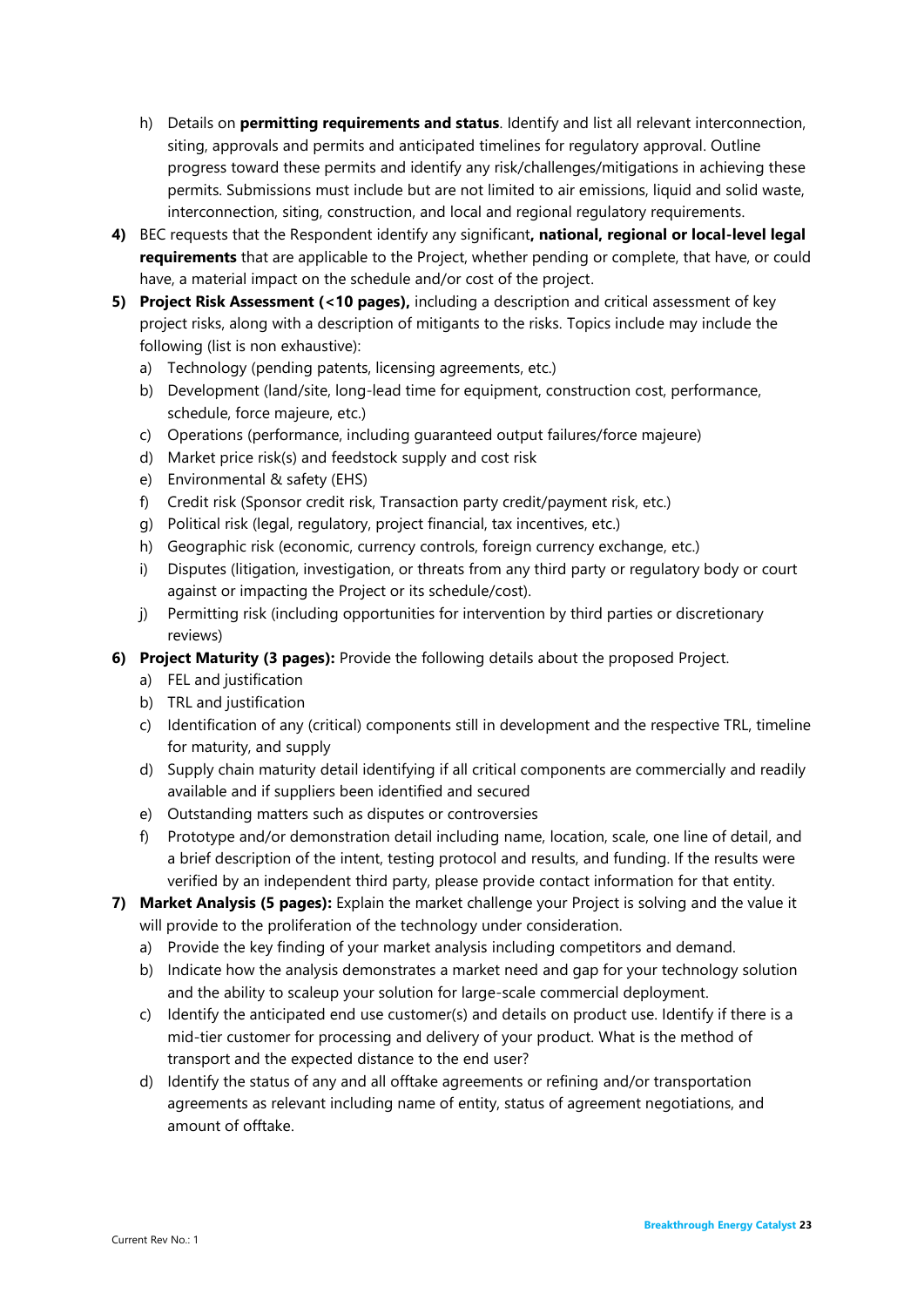## <span id="page-26-0"></span>**A.3 Organisation Volume (Volume II)**

To be provided in one PDF document titled URID#.Category.VolumeII.pdf. Example: 31.SAF.VolumeII.pdf. Document headings should be the same as reflected below. Strict adherence to the page count is required.

- 1) **Organisational Chart (1 page):** Provide a current corporate organisational chart showing the Respondent's relationship to any subsidiaries, affiliates, parent organisations, or joint ventures associated with the Project. Show the Respondent's relationship to each Principal (a stakeholder with ≥5% equity in the Project).
	- a) Additional partners identified shall also include licensing partners, equipment and material partners, suppliers, material commercial contracts, subcontractors. For each of the identified partners in these categories please provide entity name, contact information, and status of relevant agreements
- 2) **Key Staff (≤3 pages):** List the full names of key staff to be involved with the Project and their respective role.
- 3) **Prior Experience and Past Performance (≤5 pages):** Summarise the prior experience of each entity participant as it relates to carrying out undertakings similar to the one being proposed. Include a detailed description of current and previous experience with the specified technology or similar technologies. Respondents must, at a minimum, describe (a) examples of at least two projects in the identified technology, preferably, or in carbon neutrality or renewable energy sectors similar in nature and scope to the Project being proposed that have been completed (developed, financed, and managed construction) by the Respondent's organisation or its Principals in the past 5 years, (b) examples of at least two projects in the proposed technology sector or carbon neutrality or renewable projects for which the Respondent's organisation or Principals raised equity and secured debt for project financing, and (c) examples of at least two projects in the proposed technology sector or carbon neutrality or renewable projects for which the Applicant's organisation was responsible for managing the operations and maintenance of a project for a minimum of two years. Each project example must be a project for which construction has been completed. Respondents that are not able to include examples of two project examples in their proposed technology sector should provide a detailed description of the facts that they believe are sufficient to demonstrate expertise.

## <span id="page-26-1"></span>**A.4 Financial Volume (Volume III)**

To be provided in one PDF document titled URID#.Category.VolumeIII.pdf. Example: 31.LDES.VolumeIII.pdf. Document headings should be the same as reflected below. The cost volume shall not exceed in its collective totality **20 pages**.

- 1) **Business Model (≥3 pages):** Provide a description of the following elements of the Respondent's business model for the Project. Outline full lifecycle costs, expenses, and revenue structure. Identify how the money will flow through the business and return revenue.
- 2) **Financial Plan (≥1 page):** Provide a description of the total capital cost breakdown into sources & uses, including all capex and transaction (including financing) costs, and capital budget contingency.
	- a) Description of shareholders agreement (including shareholders & shareholding, nature of equity (common, preferred, other), economic interests, voting interests/protective rights, shareholder loans and repayment terms); parent company equity guarantees.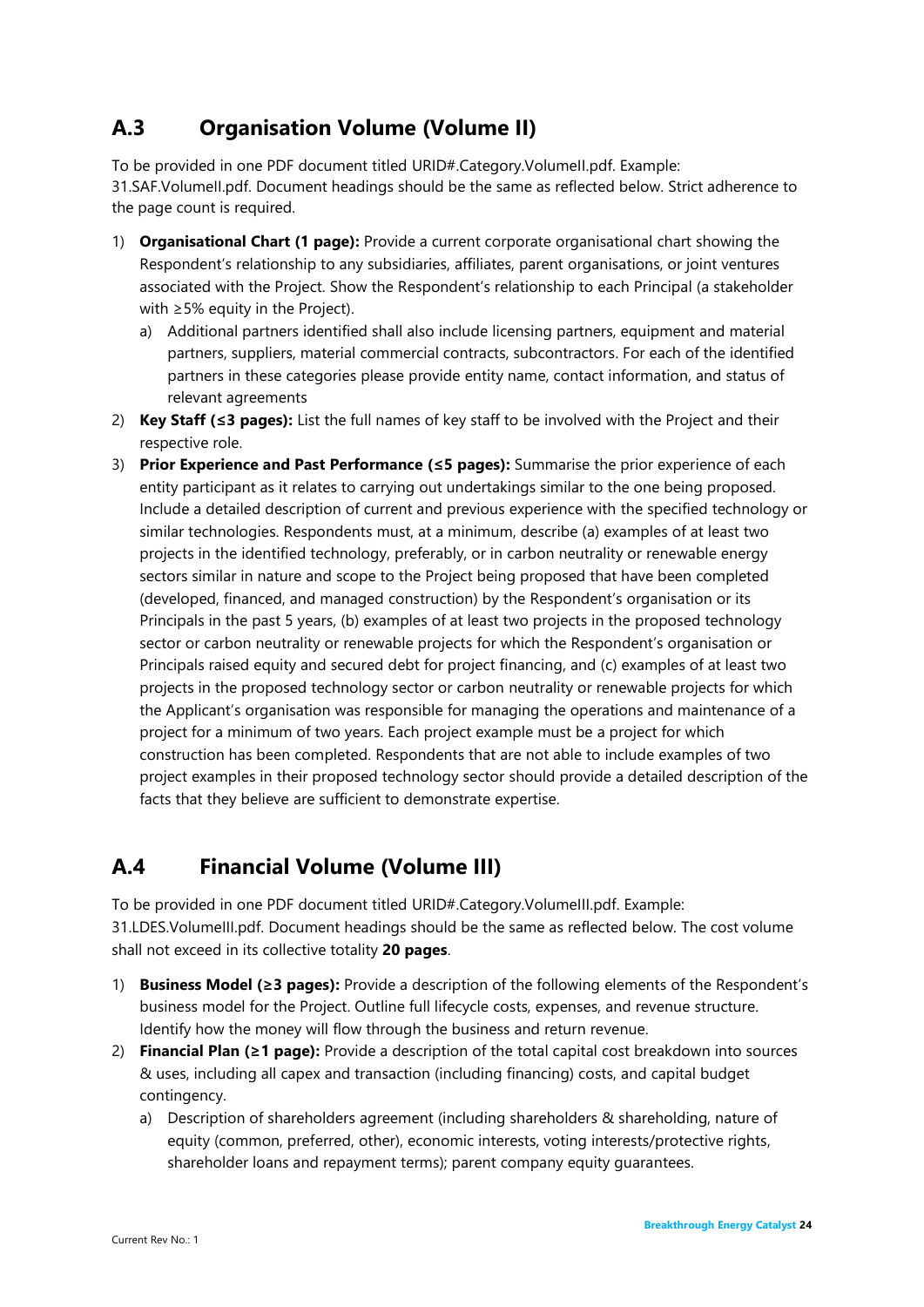- b) Description of debt financing (mezzanine, subdebt, senior secured), including term, amortisation profile (scheduled/cash sweeps), tenor, and pricing.
- c) Description of the funding gap including (i) the efforts made to date to secure this capital in the market, (ii) the probable reason(s) for the difficulty in closing the funding gap, and (iii) justification for why BEC is the right entity to provide funding to close the gap.
- d) Whether the Project will benefit directly or indirectly from national, regional, or local support, such as grants, tax credits, or loan guarantees from government agencies or entities. Indicate whether any such incentives or assistance are subject to clawback and the circumstances under which a clawback could occur.
- e) Customer off-take for products and services.
- f) Detail the levelized unit cost of the Project's output and how this compares to the carbonbased product cost.
- g) Detail the Project costs of operations, including any energy costs or other feedstock.
- 3) **Inputs & Assumptions Table (≥2 pages):** Please capture information and justification for key inputs and assumptions in the financial model including:
	- a) Technical (e.g., hourly/daily/yearly production, feedstock usage on a unit basis, energy usage on a unit basis (e.g.,  $kWh/kg H_2$ ), expected plant availability / downtime, etc.)
	- b) Operating costs (e.g., fixed and variable breakdown)
	- c) Maintenance Costs (e.g., major component replaces, frequency of replacements, etc.)
	- d) Capex (e.g., equipment, construction, etc.)
	- e) Credits (e.g., feed-in tariffs, etc.)
	- f) Project Assumptions (e.g., project life, critical component life, depreciable basis, interest rates, DSCR, etc.)
	- g) Supporting calculations on LCOE

## <span id="page-27-0"></span>**A.5 Financial model (Volume IV)**

To be provided in one Excel document titled URID#.Category.VolumeIV.xlsx. Example: 31.DAC.VolumeIV.xlsx. The project finance model should show a full operational life view of production, revenue streams (offtake, CO2, or other applicable credits, etc.), costs (construction, operations and maintenance, utilities, feedstock, etc.), and IRR. The model will reflect the complete economic circumstances impacting the project company.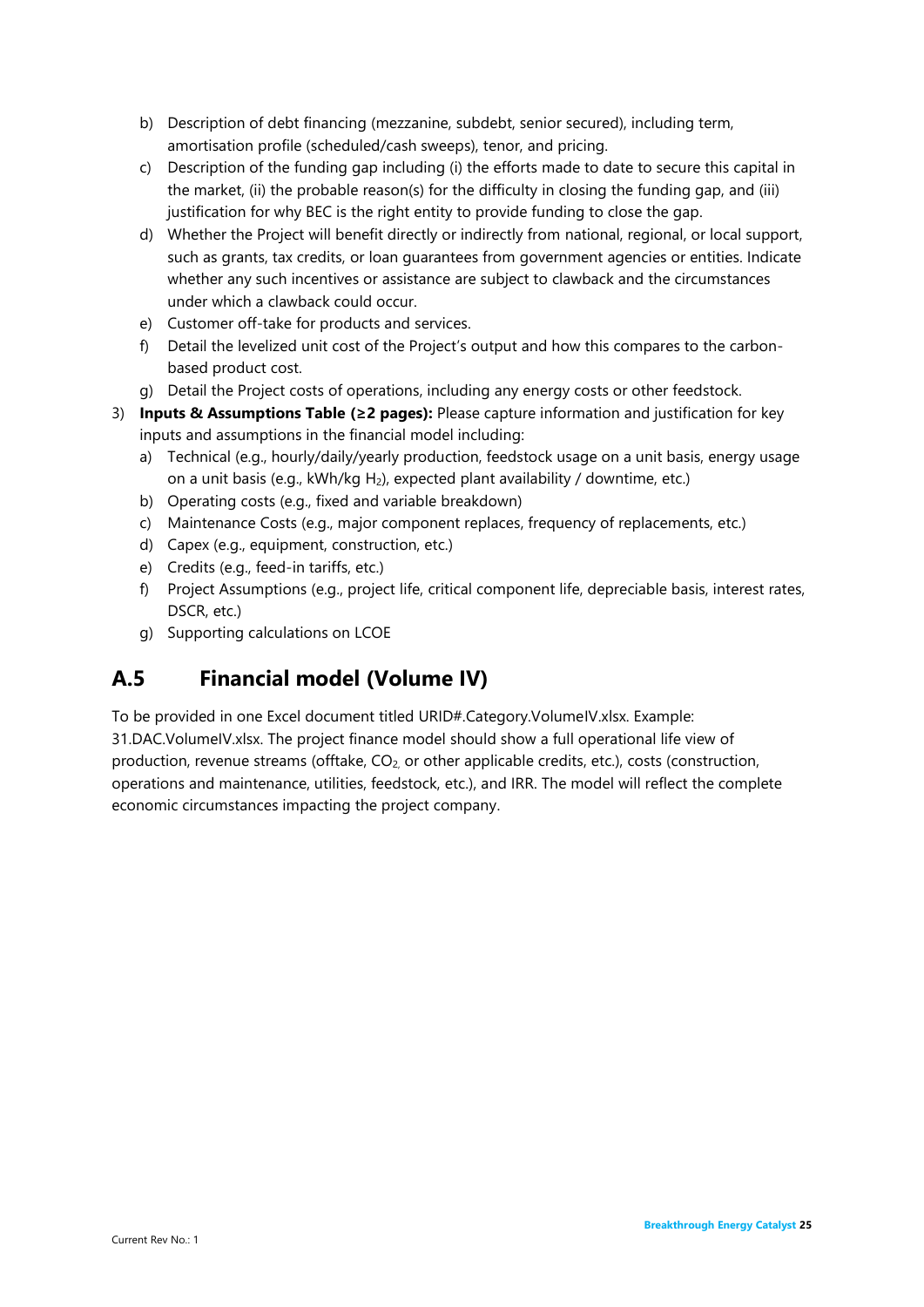# <span id="page-28-0"></span>**Attachment B PART II SUBMISSION**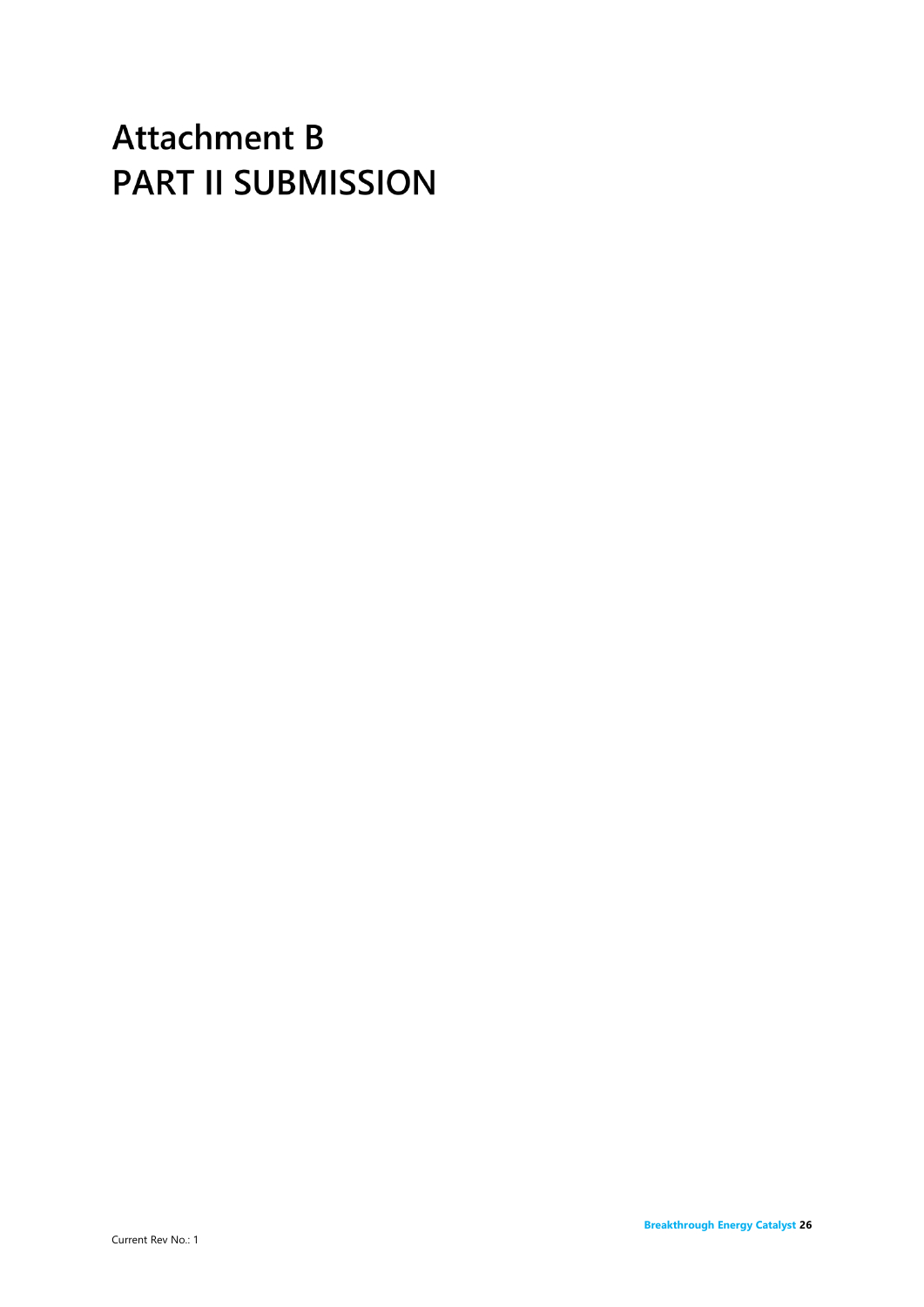

Immediately upon notification to participate in Part II Submission, the Respondent can begin providing the data requested by uploading the Submissions using the link emailed to the Respondent. The Part II Submission consists of documents listed here in Attachment B as well as any other, Project specific, documentation requested by BEC.

To the extent any of the material provided in Part II has any material inconsistencies with material submitted in Part I the Respondent should note those difference in File 1 as outlined below. Submission of Part II data will be considered only in PDF or Excel and must follow the same naming conventions outlined in Section 6 above.

- 1. **Item 1 - Updates, Changes, and Additions to Part I Submission:** Updates to any of the information provided in Part I should be outlined here. Provide a detailed description of all material amendments, modifications, and additions to the original Submission, including technical details, partnerships, financing structure, contracts signed, etc.
- 2. **Item 2 - Technology Validation Results:** Third-party independently verified results from prototype/pilot/demonstration project, if available.
- 3. **Item 3 – Intellectual Property:** Documentation provided by UK's Intellectual Property Office, U.S. Patent and Trade Office or other governmental authorities with respect to any intellectual property owned or submitted for approval by Respondent, along with a listing of any licenses to intellectual property required for the operation of the Project.
- 4. **Item 4 - Letters of Commitment:** From any partners identified in the Part I Submission or new since the original Submission.
- 5. **Item 5 – Permits:** Copies of all relevant and current permits or supporting documentation and/or permit applications.
- 6. **Item 6 - Comprehensive Project Plan:** Including each step, timing, dependencies, etc. between the present date and commercial operations.
- 7. **Item 7 – Funding Plan:** Detailed total sources and uses of funds including timing of funding and expenditures.
- 8. **Item 8 – Letter(s) of Support:** Documentation of national, regional and/or local support.
- 9. **Item 9 – Agreements:** Copies of key contracts and agreements EPC, materials, supplies, leases, operating / maintenance contracts, offtake agreements, grant agreements, etc.
- 10. **Item 10 - Engineering and Construction Plans:** Engineering and design contractors, equipment suppliers & technical specifications, EPC contractors, construction schedules, major calcs such as HMB and water balance, PFDs, P&IDs, single line diagrams, civil & MEP drawings, and safety & risk assessment studies (e.g., HAZOP, QRA, HAZID, OHID, ENVID, SIL, CFD analyses, etc.). Please note that BEC will request for specific engineering documents dependent on project phase (i.e., FEL1, FEL2, FEL3/FEED, Design/Engineering/Construction) and will specify request when inviting Respondents to participate in Part II Submissions.
- 11. **Item 11 - Engineer's Report:** An independent engineer's report that includes a review, evaluation, analysis and recommendations for the technology, project feasibility, engineering and design approach, outcomes of geotechnical studies, schedule, cost estimates, etc.
- 12. **Item 12 - Heat and Mass Balance Models:** Power flow models, as relevant, for LDES.
- 13. **Item 13 - Legal and Regulatory:** Legal opinions, permits and approvals, legal structure of project company, etc. Additional detail on any litigation or conflicts identified in initial Submission.
- 14. **Item 14 - Business Plan:** Demonstrates the Respondent's expertise, financial strength, management capability, market analysis for project's product, supply chain, operating and market risks (and corresponding mitigants).